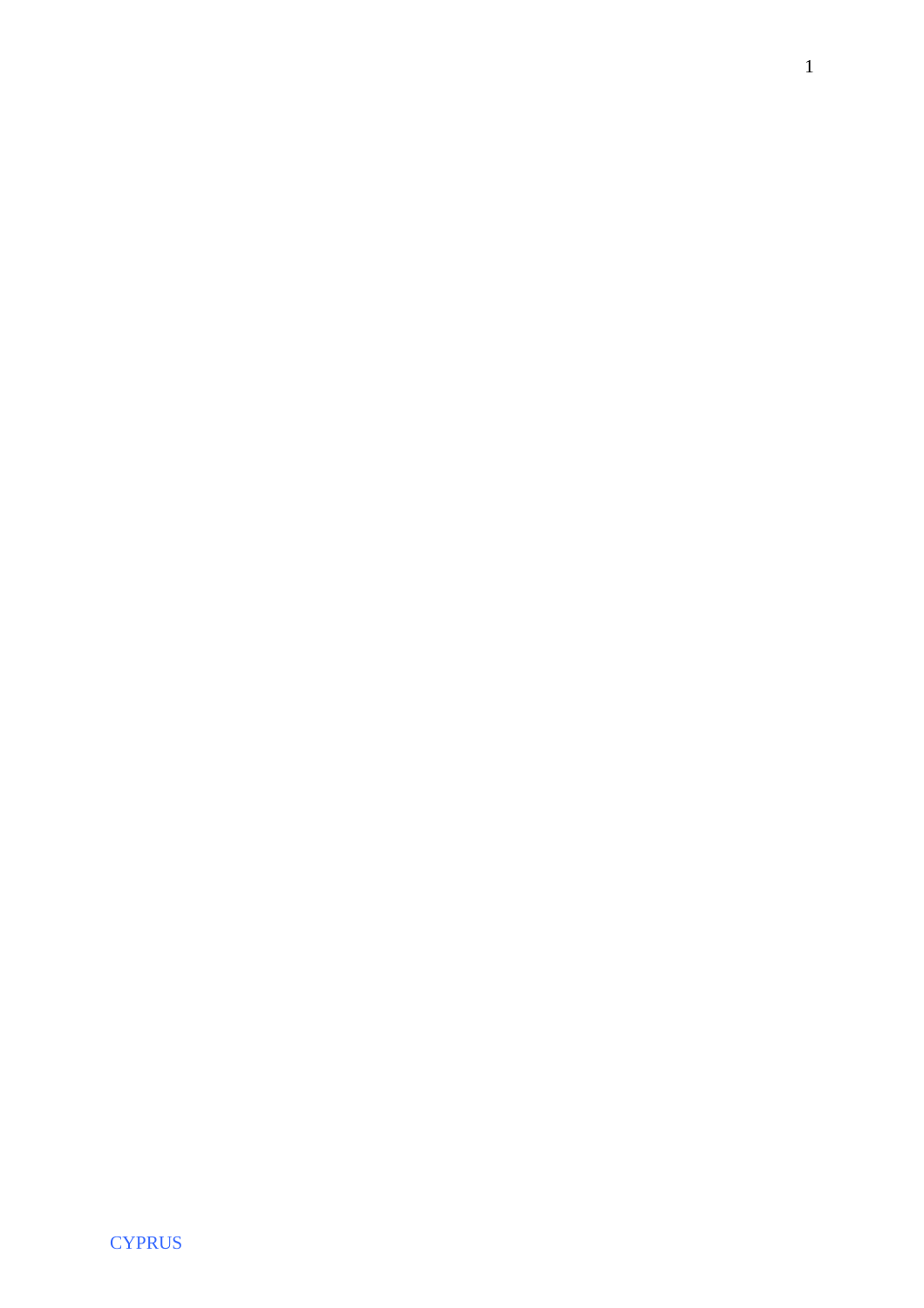**Collective Complaint European Committee of Social Rights<br>
No. 127 / 2016** Secretariat of the European Social Cha **No. 2016 Secretariat of the European Social Charter** 

#### **RESPONSE TO THE SUBMISSIONS ON THE MERITS**  \_\_\_\_\_\_\_\_\_\_\_\_\_\_\_\_\_\_\_\_\_\_\_\_\_\_\_\_\_\_\_\_\_\_\_\_\_\_\_\_\_\_\_\_\_\_\_\_\_\_\_\_

**\_\_\_\_\_\_\_\_\_\_\_\_\_\_\_\_\_\_ \_\_\_\_\_\_\_\_\_\_\_\_\_\_\_\_\_\_\_\_\_\_\_\_\_\_\_\_\_\_\_\_\_\_\_\_\_\_**

In : Groupe Européen des Femmes Diplômées des Universités, GEFDU

University Women of Europe, UWE

 Represented by Anne Nègre, member of the Versailles Bar 10 avenue du Général Mangin, 78000 Versailles - France Tel. +33 (1) 39 54 65 12 - +33 (6) 86 46 23 09 - anne.negre@orange.fr

v. **:** Cyprus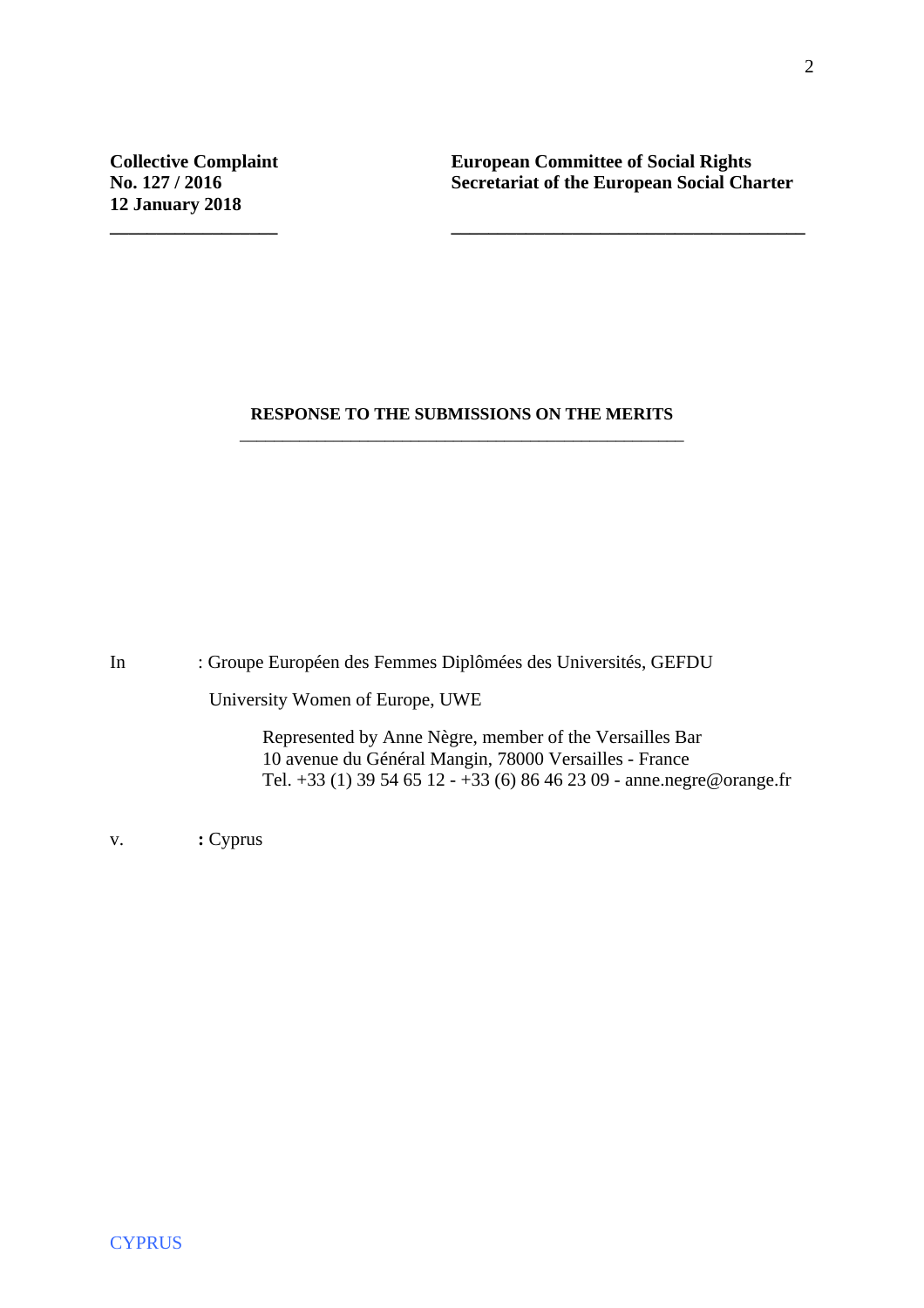## **MAY IT PLEASE THE EUROPEAN COMMITTEE OF SOCIAL RIGHTS \_\_\_\_\_\_\_\_\_\_\_\_\_\_\_\_\_\_\_\_\_\_\_\_\_\_\_\_\_\_\_\_\_\_\_\_\_\_\_\_\_\_\_\_\_\_\_\_\_\_\_\_\_**

### **I. PROCEDURE**

University Women of Europe, UWE / le Groupe Européen des Femmes Diplômées des Universités, GEFDU, lodged a collective complaint against Cyprus on 24 August 2016 regarding two violations of the European Social Charter:

- Firstly, concerning the lack of equal pay for women and men for equal, similar or comparable work,
- Secondly, concerning the under-representation of women in decision-making posts in private companies.

The respondent state, Cyprus, represented by Ms Natalia Andreou, Government Agent, Ministry of Labour, Welfare and Social Insurance, requested in its observations on admissibility dated 13 December 2016 that the European Committee of Social Rights declare the collective complaint by UWE inadmissible.

By letter dated 31 January 2017, Mr Henrik Kristensen, Deputy Executive Secretary of the European Committee of Social Rights, invited UWE to submit a response to the states' observations by 28 February 2017. The same day, UWE requested equal treatment with the states in terms of receiving translations of the observations so as to avoid any misinterpretations. On 22 February, UWE was notified that the deadline for submitting the responses was extended to one month after transmission of the French translation of the observations. The French translation was sent on 23 February 2017.

UWE submitted its response to the respondent state's observations on admissibility on 19 March 2017. On 17 May 2017, Cyprus submitted a further response to UWE's observations on admissibility.

On 4 July 2017, during its 293rd Session, the European Committee of Social Rights "declare[d] the complaint admissible in respect of Articles 1, 4, 20 and E of the Charter".

The European Committee of Social Rights "invite[d] the Government to make written submissions on the merits of the complaint by 13 October 2017". This deadline was extended to 3 November 2017 by letter dated 21 September 2017. On 12 October 2017, Cyprus submitted its submissions on the merits in English; the deadline for UWE's response was set at 21 December 2017. In its submissions on the merits, the respondent state held that the collective complaint by UWE should be declared unfounded and that Cyprus complied with the provisions of the Charter.

On 17 October 2017, UWE requested that the time-limit for its response should run from the date of receipt of the French translation of the government's submissions, which was agreed to, and the deadline was accordingly extended to 12 January 2018.

The European Trade Union Confederation, ETUC, intervened in the procedure on 3 November 2017 and submitted substantive observations on the merits (ETUC, § 114 et seq.):

#### **CYPRUS**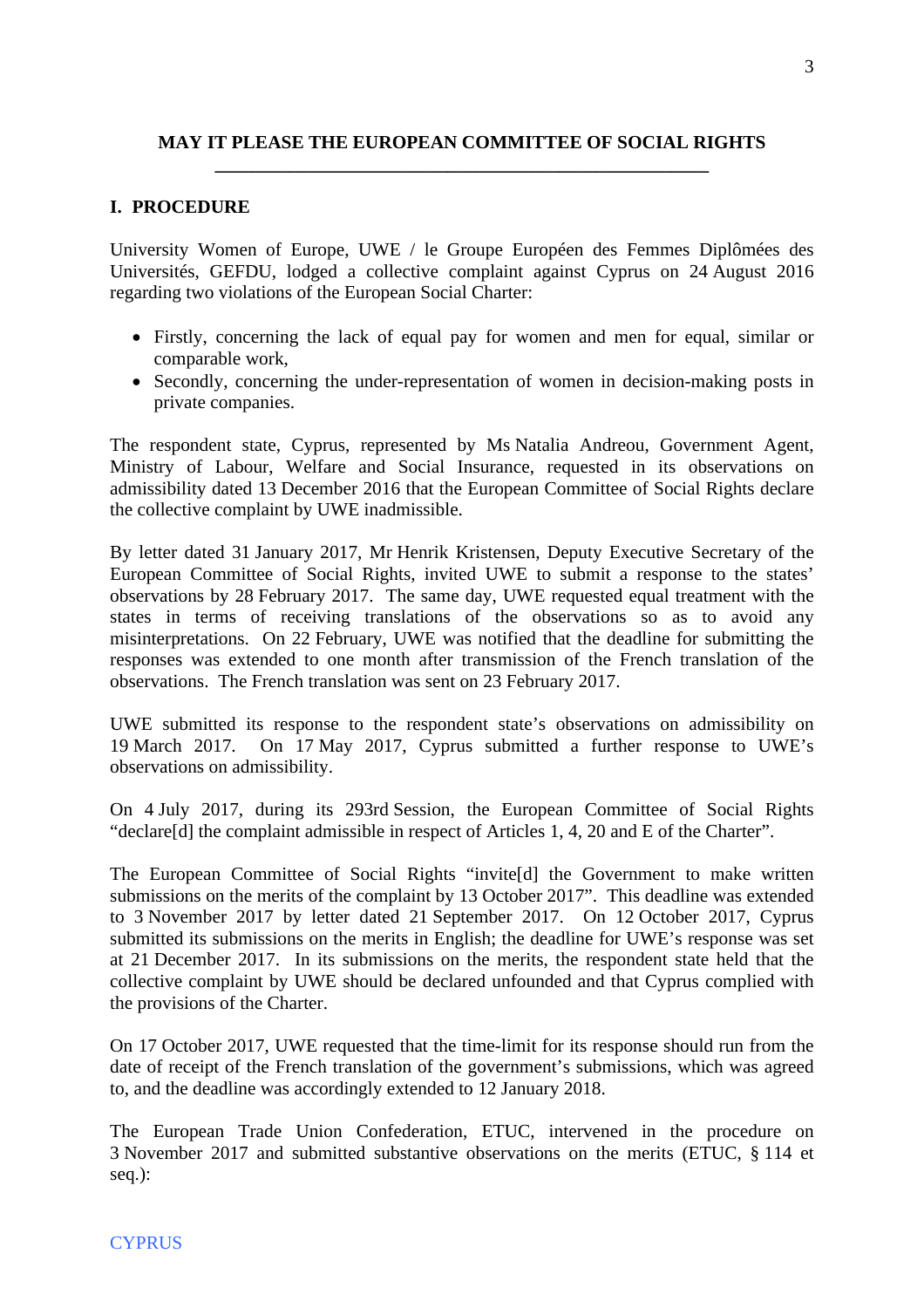"This collective complaint – as all the other 14 complaints concerning the same issues – is of great importance for the full realisation of the very fundamental right of women to nondiscrimination. In particular, the continuous denial of equal pay for work of equal value is one of the fundamental problems which still remain in European societies.

From the ETUC's point of view it is necessary to come to the following conclusions of a violation of Article 20 of the Charter in relation to

- $\bullet$  the Gender pay gap in its substantive (see above II.C.1.a)) and procedural dimensions (see above II.C.1.b)) as well as in relation to
- the under-representation of women in decision-making bodies also in its substantive (see above II.C.2.a)) and procedural (see above II.C.2.b)) dimensions.

The Committee might thereby also in particular consider to take account of the recommendations/observations/concerns expressed by the international bodies referred to in II.A. addressed to the respondent state".

UWE takes account of these observations and refers to them. UWE also reiterates the points in its complaint of 24 August 2016.

While Cyprus has not ratified Article 4§3 of the Social Charter, the other articles covered by this complaint are clearly applicable. The respondent state must therefore note that in accepting Article 20 of the Charter providing for equal opportunities and equal treatment in matters of employment without discrimination on the grounds of sex, parties undertake to promote application thereof in the fields of terms of employment and working conditions, including remuneration. Cyprus has accepted the same obligations as those which would have resulted from acceptance of Article 4§3, as the concept of non-discrimination in matters of employment and occupation necessarily includes that of equal pay, not only for equal work but also for work of equal value, and the Charter cannot lay down two categories of provisions with the same purpose but different content and, still less, after the former, a provision that is less demanding. Contrary to what is maintained in the respondent state's submissions, UWE is not complaining about Article 4§5.

In view of the observations in response, the European Committee of Social Rights will find violations of the Social Charter in respect of the aforementioned Articles 1, 20 and E on account of the lack of equal pay for women and men for equal, similar or comparable work and the under-representation of women in decision-making posts in private companies.

### **II. THE OVERALL ARGUMENTS OF THE RESPONDENT STATE**

The European Committee of Social Rights regularly reiterates the following:

 "The Charter was envisaged as a human rights instrument to complement the European Convention on Human Rights. It is a living instrument dedicated to certain values which inspired it: dignity, autonomy, equality, solidarity and other generally recognised values. It must be interpreted so as to give life and meaning to fundamental social rights" (FIDH v. France, Complaint No. 14/2003, 8 September 2004, § 27, 29; DCI v. the Netherlands, Complaint No. 47/2008, 20 October 2009, § 34).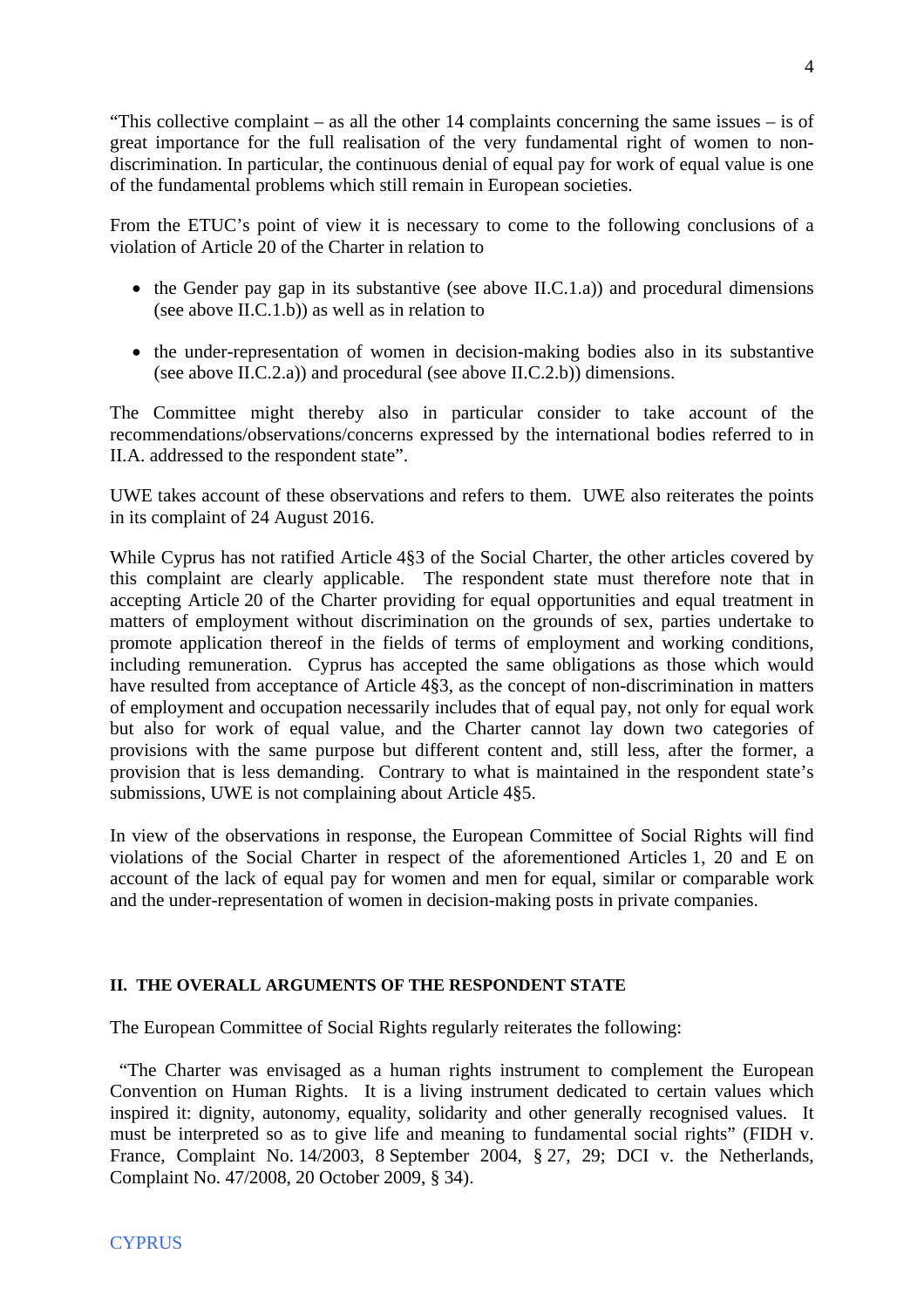It was in this spirit of promoting dignity, autonomy, equality and solidarity so as to give life and meaning to fundamental social rights that UWE lodged this collective complaint concerning female workers in Europe and, more particularly, in the respondent state. These women are still waiting for equal pay for women and men and to be able to hold decisionmaking posts in line with their abilities on an equal footing with men.

There is total unanimity among all information sources and academic publications, all public and private research conducted at national, European or international level and communicated in whatever form, the statistics produced by the respondent states themselves and those from other states, and the reports by the ILO, the CEDAW, the various national, European and international institutions, as well as various forums and colloquies, that pay for women and men is unequal in all countries and that women are under-represented in decision-making posts.

The outlook of the world in which European men and women currently live is still, as ever, exclusively masculine.

Even though equality in wage terms is a driving force for the economy, even though the nowquantified cost of the violence against women in terms of unequal pay may represent a very large share of national budgets and even though remedying this would help to empower women and to combat this terrible scourge in our societies, equal pay for equal work and equal representation in decision-making posts are both sorely lacking in Cyprus.

The World Economic Forum Global Gender Gap Report (2016) estimated that it would take 170 years to close the gender gap ([http://www3.weforum.org/docs/GGGR16/WEF\\_Global\\_Gender\\_Gap\\_Report\\_2016.pdf\)](http://www3.weforum.org/docs/GGGR16/WEF_Global_Gender_Gap_Report_2016.pdf).

The Global Gender Gap Report (2017) estimated that it would now take 217 years to close the global economic gender gap ([https://www.weforum.org/agenda/2017/11/women-leaders-key](https://www.weforum.org/agenda/2017/11/women-leaders-key-to-workplace-equality)[to-workplace-equality\)](https://www.weforum.org/agenda/2017/11/women-leaders-key-to-workplace-equality).

In 2016, Cyprus was ranked 84th on the global gender gap index (ibid., p. 11).

In 2017, it fell back to 92nd place ([http://www3.weforum.org/docs/WEF\\_GGGR\\_2017.pdf](http://www3.weforum.org/docs/WEF_GGGR_2017.pdf), p. 11).

No country in Europe meets the requirements of the Social Charter, in terms either of equal pay for women and men for equal, similar or comparable work or of the representation of women in decision-making posts, according to an analysis from July 2017 by the European Network of Legal Experts in Gender Equality and Non-Discrimination entitled "The enforcement of the principle of equal pay for equal work or work of equal value" (http://www.equalitylaw.eu/downloads/4466-the-enforcement-of-the-principle-of-equal-pay-

for-equal-work-or-work-of-equal-value-pdf-840-kb).

On 20 November 2017, the European Commission communicated to the European Parliament, the Council and the European Economic and Social Committee its "EU Action Plan 2017-2019: Tackling the gender pay gap", setting out eight strands of action (ec.europa.eu/newsroom/just/document.cfm?doc\_id=48424):

"1. Improving the application of the equal pay principle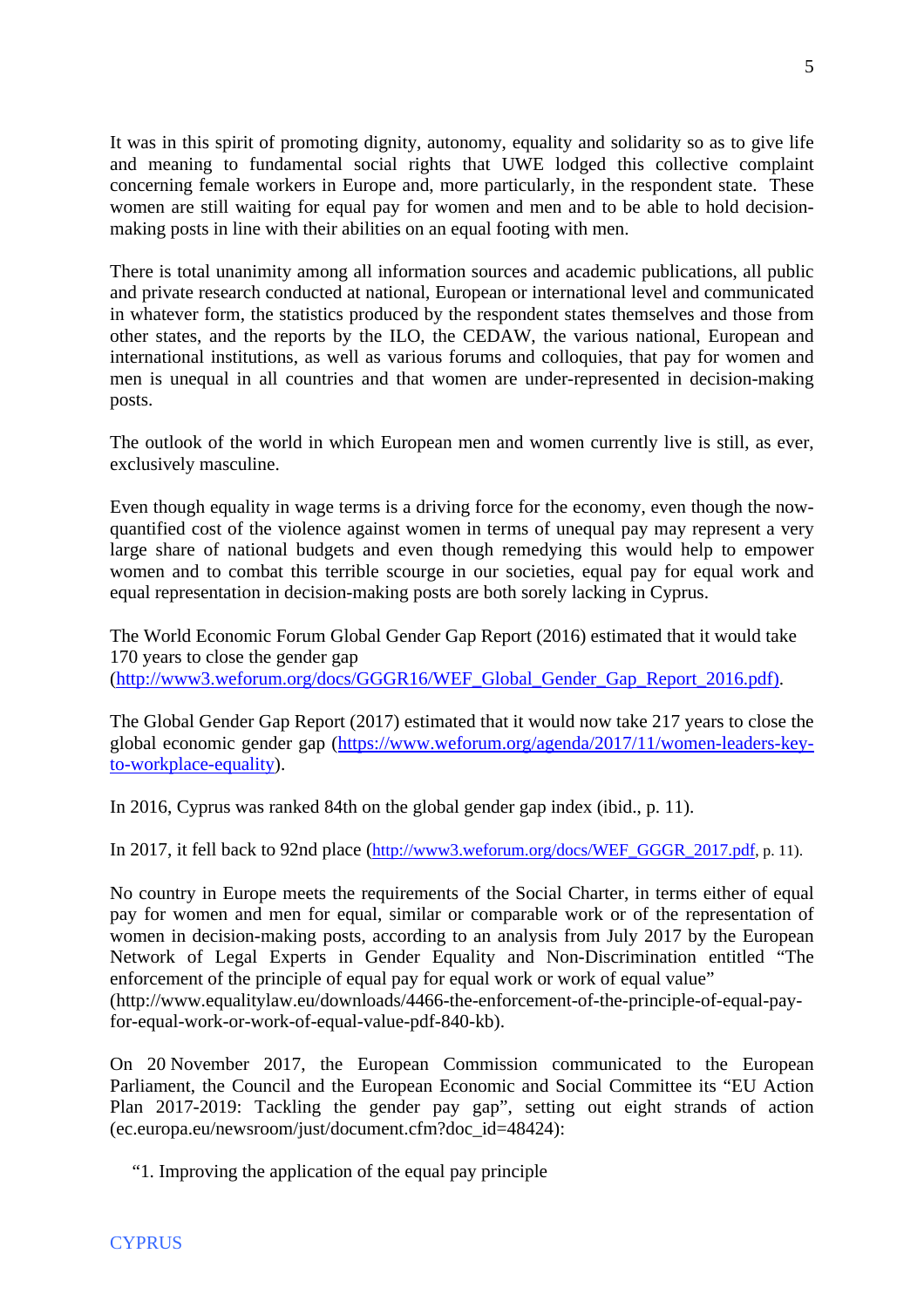- 2. Combating segregation in occupations and sectors
- 3. Breaking the glass ceiling: initiatives to combat vertical segregation
- 4. Tackling the care penalty
- 5. Better valorising women's skills, efforts and responsibilities
- 6. Fighting the fog: uncovering inequalities and stereotypes
- 7. Alerting and informing about the gender pay gap
- 8. Enhancing partnerships to tackle the gender pay gap"

The 1919 Versailles Treaty, on which the League of Nations was founded, provided the following (Article 427, § 7): "The principle that men and women should receive equal remuneration for work of equal value"

(https://en.wikisource.org/wiki/Constitution\_of\_the\_International\_Labour\_Office#Article\_42 7)

In 2017, this principle is still not respected for all female workers in Europe.

You have to be very far removed from the reality of life in a private company to be unaware of the sense of betrayal felt by women who are underpaid on account of their gender. The vast majority of these women end up resigning themselves to the violations of their fundamental rights because criticising the violations is not well received in the companies themselves, in their families, among their friends or, in many cases, by the judicial system. When women workers actually notice pay gaps (although they are hardly ever able to prove them), the differences are often presented to them as being linked to them as individuals, their more limited performance, their more limited ability, their more limited flexibility or their more limited communication – always something more limited. Accordingly, very few women decide to bring legal proceedings against their employers.

Any attempts to bring such proceedings usually come up against refusal by the employers to answer requests for information, a lack of testimonies from colleagues and a lack of support from staff representatives. The relevant information is only rarely sought out by the authorities which have the power to do so. While proceedings may be successful, this will be after years of painful, time-consuming, costly and uncertain struggles. In the event of successful proceedings, employers are usually annoyed at having to pay out potentially large sums and harbour grudges against female employees who dared to bring proceedings. That is a fact. It is therefore necessary to warn women workers who are willing to bring such proceedings about the future risks of dismissal, usually for other reasons, as penalties generally apply here in many respondent states. That is common knowledge, although it is denied by Cyprus in its observations, which shows how wide the gap is between governments and practices on the ground.

"Individual proceedings are hard to bear psychologically. Women who do go ahead take great risks and they must be protected" (Rachel Silvera, article in French, [http://www.lemonde.fr/societe/article/2014/03/06/rachel-silvera-la-peur-de-la-sanction-est](http://www.lemonde.fr/societe/article/2014/03/06/rachel-silvera-la-peur-de-la-sanction-est-un-axe-de-lutte-fort-pour-l-egalite-salariale-hommes-femmes_4378483_3224.html#3EeScStlwyXdOyTd.99)[un-axe-de-lutte-fort-pour-l-egalite-salariale-hommes](http://www.lemonde.fr/societe/article/2014/03/06/rachel-silvera-la-peur-de-la-sanction-est-un-axe-de-lutte-fort-pour-l-egalite-salariale-hommes-femmes_4378483_3224.html#3EeScStlwyXdOyTd.99)[femmes\\_4378483\\_3224.html#3EeScStlwyXdOyTd.99](http://www.lemonde.fr/societe/article/2014/03/06/rachel-silvera-la-peur-de-la-sanction-est-un-axe-de-lutte-fort-pour-l-egalite-salariale-hommes-femmes_4378483_3224.html#3EeScStlwyXdOyTd.99)).

With regard to equal pay and treatment, a Belgian flight attendant, Gabrielle Defrenne, was one of the first women to bring such proceedings, demonstrating great courage and perseverance. She appealed to the Brussels Employment Tribunal in 1970; the proceedings finally ended 10 years later (Cass. 3e ch., 5 May 1980, Pas., 1980, 1095). The case went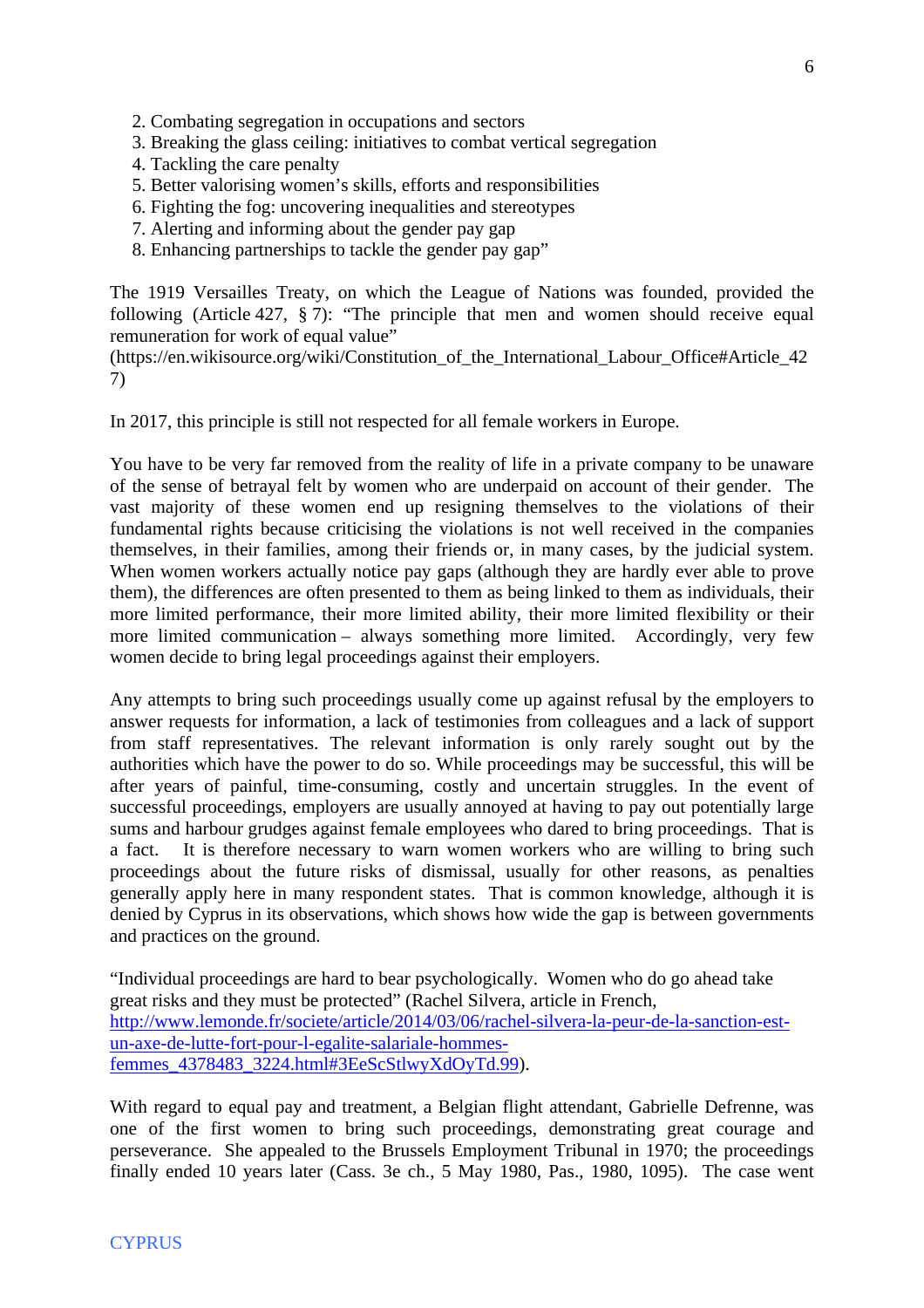through the domestic and European courts. Is that what states expect from the millions of short-changed women workers? Must they bring proceedings lasting ten years at their own expense?

At best, states tell women that they have all the rights they need but fail to assert them, so it is their fault if their pay is lower than their male counterparts'. This is a ruthless syllogism.

# **2.1. The conclusions of conformity**

The respondent state seeks to rely on the conclusions of conformity concerning Article 20 issued regarding its policy by the European Committee of Social Rights during recent supervision cycles in 2014 and 2016. The fact that the European Committee of Social Rights did not during those supervision cycles find that the policies implemented failed to comply with the Charter does not mean that its analysis covered all the aspects raised by this complaint, in particular because it did not have adequate information for that purpose and for the cause to be heard.

Accordingly, the European Committee of Social Rights may acknowledge that the standards in question are in line with the Social Charter but that the practices are disappointing or derisory and are therefore unacceptable. Moreover, the respondent state emphasises that it responded satisfactorily to the three or four requests by the Committee for more information. However, the Committee did not request additional information regarding other subjects where that was necessary. The submissions by Cyprus in this respect must therefore be regarded as irrelevant.

### **2.2. The nature of the respondent state's obligations**

The respondent state against which UWE has lodged a complaint reiterates in its submissions, probably on a concerted basis with other respondent states, the idea already put forward in the observations on admissibility, and which did not achieve the desired aim at that stage, whereby the Charter does not impose an obligation of results but merely of means – or, to put this another way but with the same effect, only imposes an obligation of results in terms of passing legislation that meets the requirements of the Charter and possibly setting up institutions to ensure its enforcement, but not in terms of achieving the objectives set.

This is completely at odds with the established case law of the European Committee of Social Rights, which incidentally is cited by some countries, whereby the Social Charter is only complied with, admittedly subject to some exceptions, if legislation in line with its requirements is introduced. That is not enough, however.

In this connection, it is only necessary to refer to the European Committee of Social Rights' well-established case law (International Commission of Jurists v. Portugal, Collective Complaint No. 1/1998, 9 September 1999; European Federation of National Organisations Working with the Homeless (FEANTSA) v. France, Complaint No. 39/2006, 5 December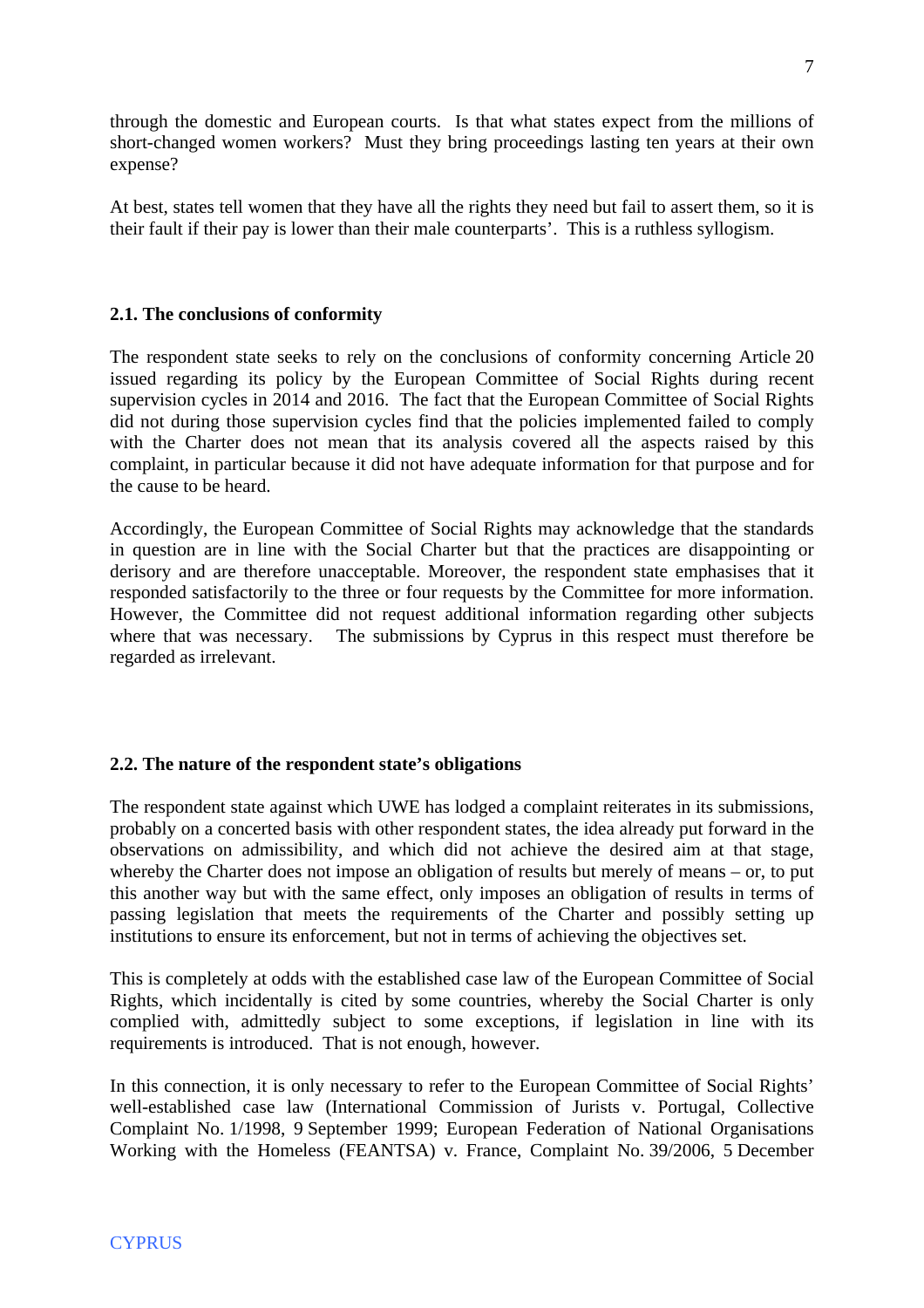2007, §54; International Federation for Human Rights (FIDH) v. Ireland, Complaint No. 110/2014, 23 October 2017).

States also know that they must provide the means of ensuring steady progress towards achieving the goals laid down by the Charter (Autism-Europe v. France, Complaint No. 13/2002, 4 November 2003, §53). The Committee wishes to emphasise that implementation of the Charter requires states parties not merely to take legal action but also to make available the resources and introduce the operational procedures necessary to give full effect to the rights specified therein. It points out that states parties must take steps to achieve the objectives of the Charter within a reasonable time, with measurable progress and making maximum use of available resources.

The Committee further stresses that the rights recognised in the Social Charter must take a practical and effective, rather than purely theoretical, form (International Movement ATD Fourth World v. France, Complaint No. 33/2006, 5 December 2007, § 60 to 67):

"This means that, for the situation to be in conformity with the treaty, states party must:

a) adopt the necessary legal, financial and operational means of ensuring steady progress towards achieving the goals laid down by the Charter,

b) maintain meaningful statistics on needs, resources and results,

c) undertake regular reviews of the impact of the strategies adopted,

d) establish a timetable and not defer indefinitely the deadline for achieving the objectives of each stage,

e) pay close attention to the impact of the policies adopted on each of the categories of persons concerned, particularly the most vulnerable".

The fact that a set of relatively formal legal documents (constitution, laws, etc.) prohibit all gender discrimination and provide that equal treatment must be ensured in practice does not mean that the relevant provisions are actually implemented. Likewise, explicit or implicit references to integrated policies, synergies or networks do not mean that approaches of that kind take hold. Vagueness is not acceptable.

The legislation must therefore produce sufficient effects, through appropriate monitoring and administrative supervision mechanisms that are reasonably regular and effective and judicial remedies that are accessible and reliable, i.e. which are not too expensive and do not involve excessively complex proceedings and are based on rules of evidence consistent with the provisions of the EU directives on discrimination, which the European Committee of Social Rights has held should be regarded as applicable for meeting the requirements of the Charter, in the same way as the concept of indirect discrimination, the provision of evidence for which requires applicants to have access to comparative information that does not identify individuals but provides sufficient insight into the treatment of colleagues or other categories of workers, in order to provide the courts with enough indications for the burden of proof to be placed on the defendants.

Those bringing proceedings must also be protected against any kind of retaliatory measures. Discounting these very ordinary and routine day-to-day retaliatory measures means being very unfamiliar with these issues in the daily lives of women workers.

At the same time, there must be systematic awareness-raising for all parties concerned with the issue of gender equality in employment, pay and positions of responsibility, and the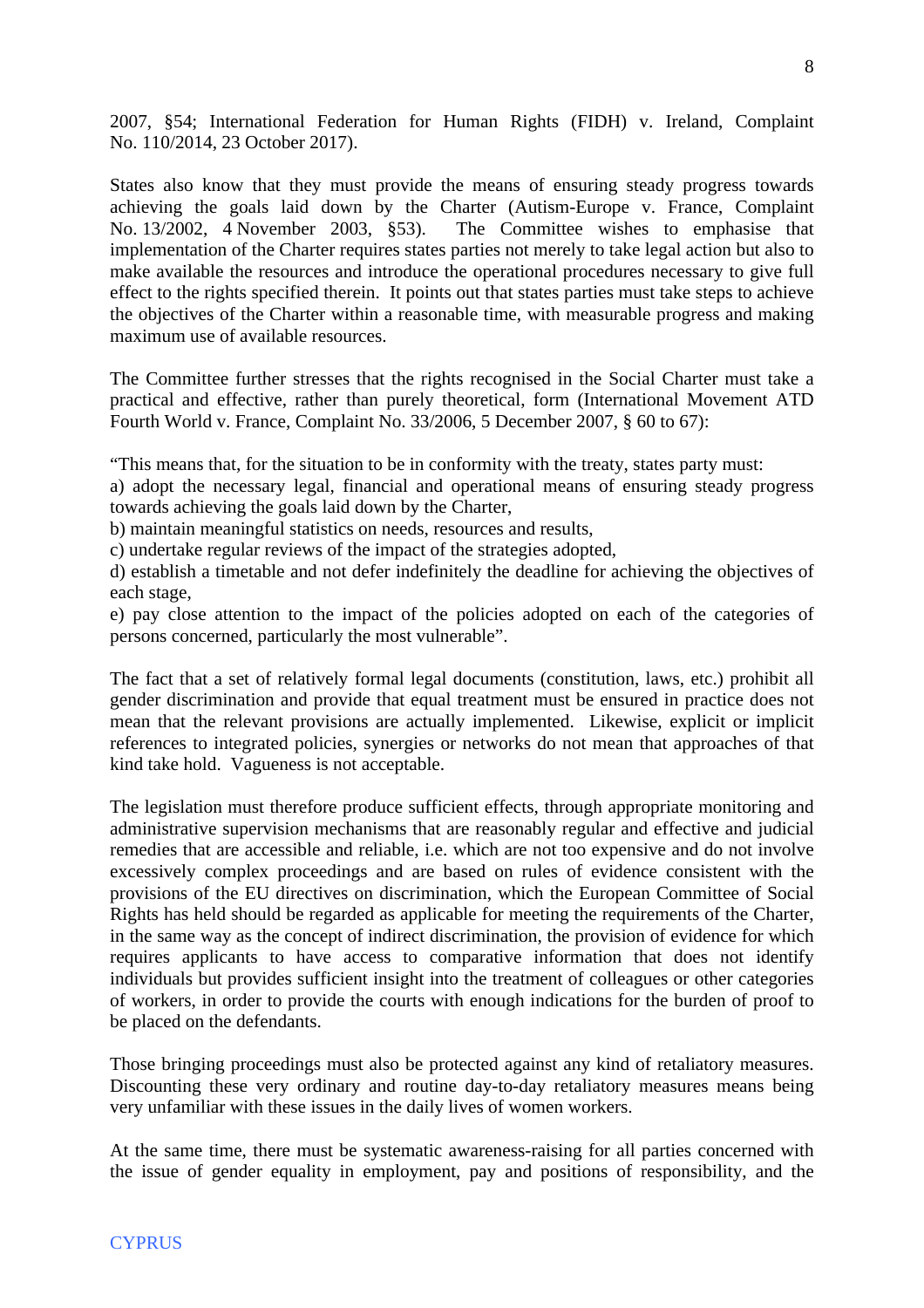necessary funding must be provided for support measures, in particular, childcare options and all work-life balance measures capable of compensating for the stickiness in representation and the distribution of social roles.

Lastly, irrespective of the indicators showing the final outcomes in terms of gender equality of all the strategies implemented, the results achieved by the various mechanisms must give rise to reliable statistics concerning the action taken: number of checks performed, cases processed by the courts, offences found, penalties imposed and compensation measures ordered by administrative or judicial bodies such as employment tribunals and civil and criminal courts. Neither reducing matters to criminal law nor going too far in the direction of decriminalisation is acceptable. Training for judges, police officers, labour inspectors and other groups is also vital. The EU has produced best practice guides in this connection (http://www.equineteurope.org/IMG/pdf/handbook on equal pay - electronic version-[2.pdf\)](http://www.equineteurope.org/IMG/pdf/handbook_on_equal_pay_-_electronic_version-2.pdf).

In the present case, the information provided by the respondent state – and it is odd that the submissions made regarding the complaints in question criticise the general nature of the complaints while the state itself mostly only makes general comments – still merely takes the form of a description of the legal and institutional framework, there being a general lack of clarifications which could serve to determine the conformity of the policies followed with the requirements of the Charter. This prevents proper assessment regarding the following:

- the relevant powers, staffing levels, numbers of checks, funding, administrative supervisory bodies
- the efficiency of judicial regulation, proceedings, costs, independence, reliability
- the scale of supporting and awareness-raising policies and their proportionality in relation to the seriousness of the stereotypes to be eradicated
- the relevance and accuracy of the figures and statistics supplied, if any, which are mostly too broad or too limited whereas there are public documents from another source which provide more sophisticated or more extensive information
- the lack of a timetable for the measures introduced, the expected evaluation of the results within given timeframes
- case law in the country does not have the expected impact

The wide range of relevant bodies between which powers that in any case are limited are shared in a manner probably unclear to the women workers concerned is less a sign of dynamism than of dispersion of the efforts made.

It is accordingly in vain that the respondent state, having failed to provide the abovementioned clarifications either directly or by making specific reference to other accessible and informative sources, refers insistently to the recent adoption of a new body of rules and the recent setting up of new institutions.

However promising they may be, these initiatives do not allow the conclusion that the state concerned has succeeded in meeting the requirements of the Charter. The European Committee of Social Rights has always held that it could not regard the introduction of new rules or new institutions – for which it cannot be predicted whether or not they will produce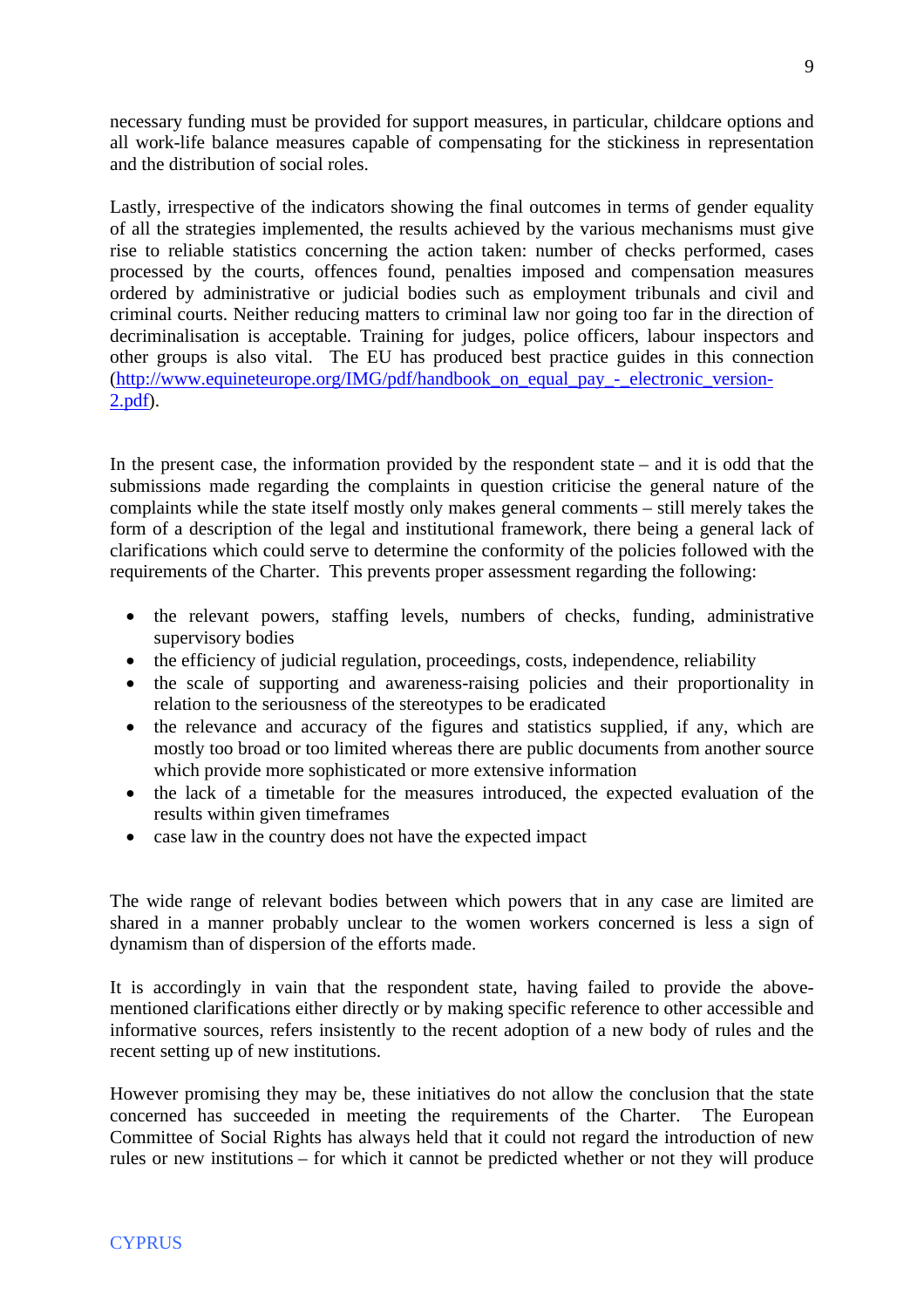significant effects within a reasonable time – as contributing from the outset to the conformity of states' policies with the Charter.

# **2.3. The impact of the crisis**

The European Committee of Social Rights has, admittedly, consistently acknowledged that states could not all achieve the objectives set out in the Charter and, as appropriate, any national legislation for that purpose without regard being had to their social conditions, degree of economic prosperity or any adverse circumstances.

However, in the case of gender equality as in other areas, the crisis cannot serve as a pretext for totally or partially giving up the implementation, and still less the pursuit, of the objectives set out in the Charter or legislation passed to implement it, or for placing limits on the efforts involved.

In view of these requirements, the respondent state manifestly fails to meet the specific obligations of the Social Charter; there is a clear lack of resource planning and result measurement. The Social Charter is clearly violated in respect of both complaints.

# **III. THE COMPLAINT OF UNEQUAL PAY FOR EQUAL WORK**

# **3.1 The lack of appropriate measures**

In its reply, the respondent state merely refers to the applicable legislation and the major public policy exercises such as the various equality plans which are vital in mobilising the various stakeholders. However, there is no sign of gender mainstreaming in the policies concerned, decision-making, access to resources, procedures and practices, methodology, implementation, monitoring or evaluation. There is no monitoring body and, above all, no checks are provided for or carried out. These are significant shortcomings.

Little or no account is taken of many areas, for instance, the courses of study chosen by women, which all too often are non-scientific and unambitious, the greater number of vocational training courses of a higher standard available for men, the large number of benefits in kind for men and the small number for women, horizontal and vertical segregation in employment, the centuries-old division of roles in the family, with no economic value being attached to the time spent on housework, forced part-time working, and failure to ensure proper work-life balance.

Given the inadequacy of the conventional tools for combating discrimination and protecting victims, the respondent state has failed to take appropriate measures, in particular with regard to a number of points examined below.

 **The employment equality policy is not fully effective**. In its submissions, the state indicates the following: "The Legislation further provides that employers are obliged to promote the equal pay principle in a planned and systematic way in the workplace, and in this direction, are encouraged to provide at least once a year, or at intervals agreed between them and their employees' representatives, with appropriate information on equal pay between men and women. Such information may include an overview of the percentages of men and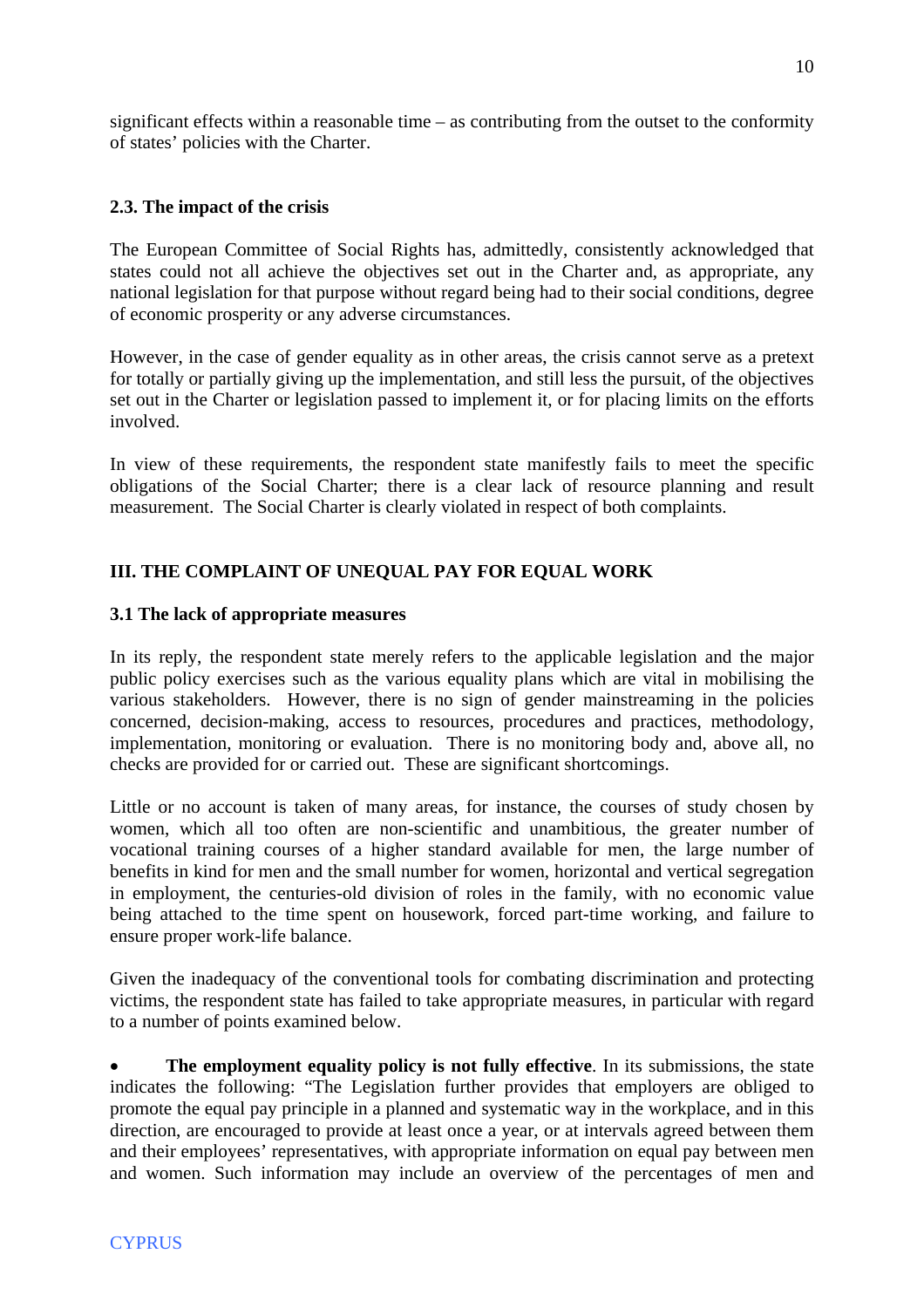women at different levels of the organisation; their pay and pay differentials; and possible measures to improve the situation in co-operation with employees' representatives" (respondent state's submissions, p. 5).

"Because of the liberal and voluntary nature of the Cyprus industrial relations system, measures for fulfilling the above-mentioned obligation have not been strictly defined in the Legislation" (respondent state's submissions, p. 5). That is not in line with the requirements of the Social Charter.

Companies are not even subject to an obligation of means (European Network of Legal Experts, Country report, Non-discrimination, 2017

http://www.equalitylaw.eu/downloads/4399-cyprus-country-report-non-discrimination-2017 pdf-2-17-mb).

 **Protection against discrimination and promotion of equality**: Cyprus indicates that the "legislation itself provides for the reversal of the burden of proof, in both judicial and extra-judicial proceedings. Specifically, the Legislation provides that in any judicial proceedings (except for criminal proceedings) and provided that the plaintiff who alleges to have been prejudiced by the contravention of the provisions of the Legislation, presents real facts which substantiate the contravention, the Court shall oblige his adverse party to prove that there has been no contravention of the Law. As regards the extra-judicial protection, the Legislation provides that when a complaint is submitted to the Ombudsman, and given that the complainant presents real facts which substantiate the contravention, the Ombudsman shall oblige the person against whom the complaint is directed to prove that there has been no contravention of the Law" (respondent state's submissions, p. 6).

However, the impact of such reversal of the burden of proof is unknown. In the EU report on Cyprus, it can be seen clearly that victims are afraid of losing their jobs if they bring proceedings: "In 2013 and 2014, the number of employment-related complaints to the Equality Body dropped almost by half compared to previous years and thereafter remained at low levels, which is attributed to the rising unemployment and the fear of victims that they may lose their jobs if they complain. From the body of decisions emerging in recent years, it appears that the more vulnerable the groups the less access they have to judicial or equality body proceedings. Thus most anti-discrimination claims brought before the Court are filed by civil servants regarding promotions, pensions and retirement ages." (European Network of Legal Experts, Country report, Non-discrimination, 2017, p. 9;

http://www.equalitylaw.eu/downloads/4399-cyprus-country-report-non-discrimination-2017 pdf-2-17-mb).

The respondent state indicates that "the Equality Committee provides free of charge independent assistance (legal aid) to the victims of discrimination on the grounds of sex covering the costs for legal proceedings, in order for them to present their case before the court and claim damages. The Committee provided legal aid in 16 cases since it has been active" (respondent state's submissions, p. 7). If this is referring to the committee set up in 2007, the granting of legal aid in 16 cases is a very low figure for discrimination proceedings which, moreover, concerned discrimination in the broad sense.

In addition, "the Government notes that since 2010, two complaints have been submitted to the office of the Ombudsman and both have been dealt with, within the remit of the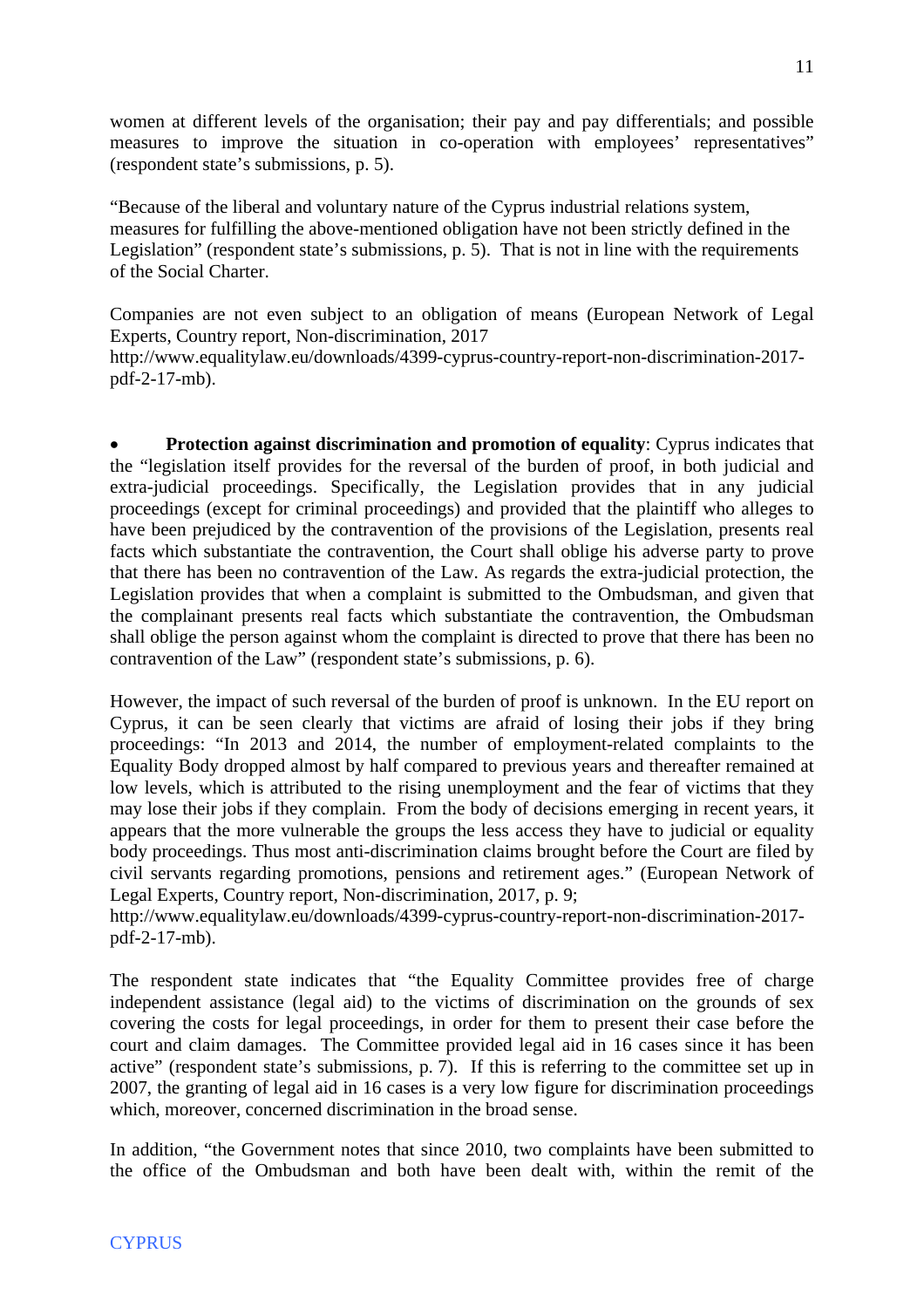Ombudsman's mandate. The Ombudsman is not mandated to act of his own accord in investigations relating to the equal pay between women and men for the same work or for work of equal value" (respondent state's submissions, p. 10). Two complaints in seven years – we cannot but conclude that the system is not effective.

The country report cited above states the following: "The limited resources allocated to the equality body has led to delays in investigating of complaints of up to three to four years; by then third party rights may have been created, rendering justice for the victim impossible, whilst the victim meanwhile becomes time-barred from applying to the courts. No binding decision was ever issued by the Equality Body and no sanction was ever imposed; in the majority of cases, the equality body prefers to use its mediation function, as sanctions are too low to act as a deterrent. In each annual report, the Equality Body dedicates a special section to describe its mediation efforts, setting out a number of examples of successful mediation (ibid., p 9).

The effectiveness of the measures implemented is limited.

"The additional functions/mandate extensions assigned to the Equality Body/Ombudsman without an increase in its budget has led to considerable delays in decision making, to the extent that the effectiveness and impact of the institution is now at question. The freezing in recruitments to the public sector, imposed as a result of the economic crisis, has meant that it cannot hire personnel even if only to replace those who resign from the service. Many of the officers of the Equality Body are not legally trained, which is reflected in the reports published" (ibid., p 10).

The funding proposed here has remained stable compared to previous levels.

No progress can be made towards achieving equal pay and combating discrimination in these circumstances.

Lack of supervision: The respondent state refers to the remedies in place, in particular the possibility of action by labour inspectors, but does not prove the effectiveness of any action taken here. It refers to a yearly target of around 200 investigations (respondent state's submissions, p. 5). In practice, however, how many investigations into equal pay are carried out, analysed and followed up by action?

The European Committee of Social Rights likes to have information on the number and content of the checks conducted by labour inspectorates, on economic and social data and funding. Where are the relevant statistics by gender? How many reports were drawn up? How many cases were referred to the courts at the instigation of labour inspectors?

Far from accepting the situation submitted to it for examination, the European Committee of Social Rights itself stated the following during the last supervision cycle: "the Committee repeats its request that information is to be provided to the question raised in its previous Conclusion, namely to monitor regularly the employment policies with a view to increasing their effectiveness."

In its observations, the ETUC states (ETUC,  $\S 107 \& 108$ ): "Moreover, from a procedural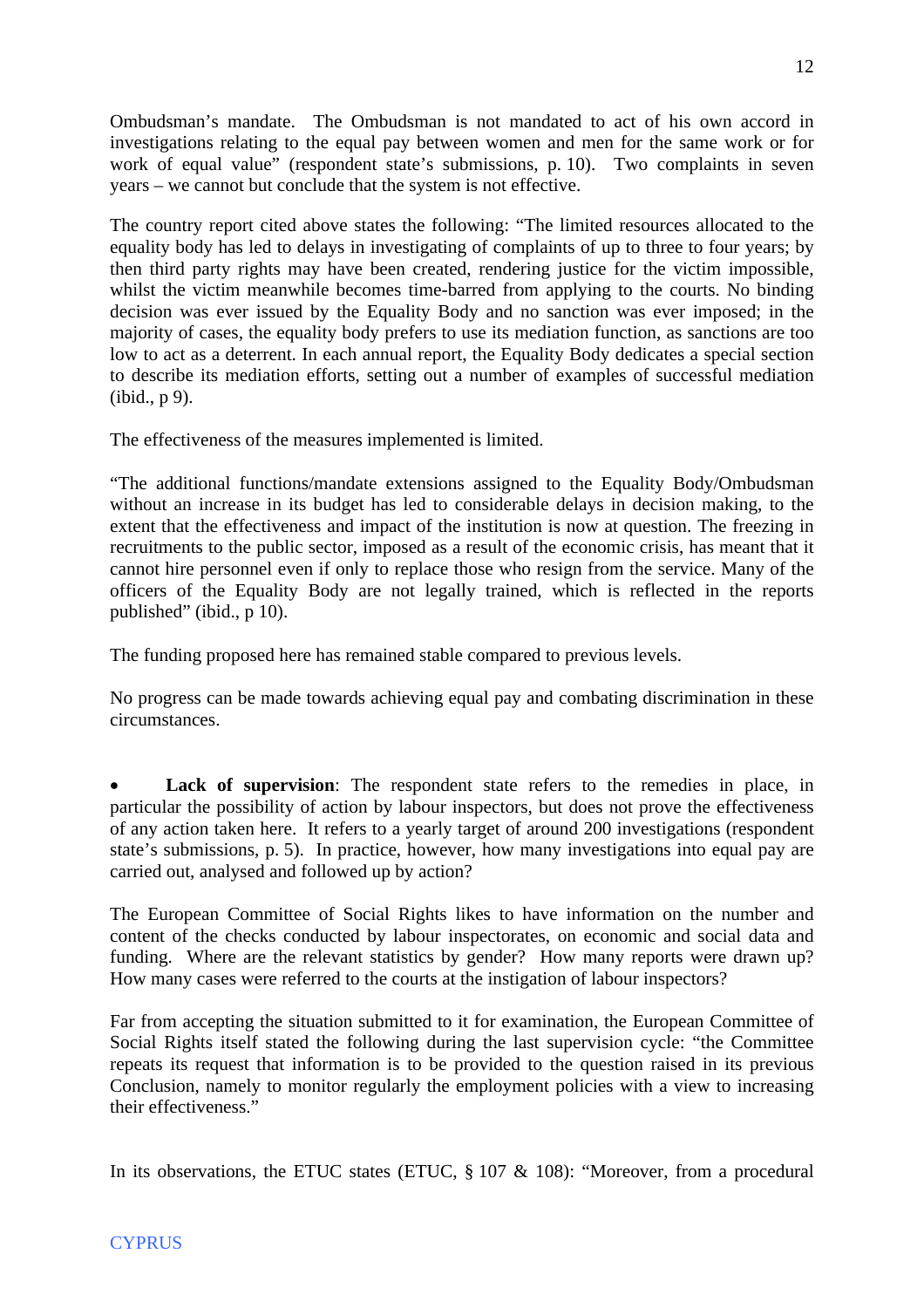perspective, it appears evident that there is also a violation as the result of eliminating the gender pay gap is not achieved. In particular, it is obvious that the general framework for the supervision of the satisfactory application of the principle of equal pay is insufficient:

- in principle, the **labour inspectorate** should (be able to) ensure the satisfactory application of this important principle; despite the fact that the respondent State has ratified ILO Convention No. 81 on labour inspection it is obvious that this is not the case (in particular taking into account the nearly total lack of supervision in the SMEs);

- all **other means** to ensure the satisfactory application of the principle of equal value have proven insufficient.

From the point of view of the ETUC this illustrates that there is a violation of Article 20 of the Charter also from the procedural perspective"

UWE agrees with the ETUC.

Lack of evaluation: As already mentioned, there is a lack of evaluation of the action taken, and the respondent state's submissions provide no clarification here. How many appeals have there been concerning wage discrimination? How many of these have been dismissed for lack of evidence? How many cases have been referred and on what criteria? How many investigations have been conducted in companies? How many times has the Ombudsman taken action concerning specific issues here?

The Committee regularly asks for updated information on the concrete measures and activities implemented to promote gender equality, particularly with regard to equal pay for work of equal value, and to reduce the gender pay gap, along with information on the results achieved in both the public and private sectors, but hardly any such information is to be found in the opposing submissions.

 **The measures implemented do not concern small enterprises**: The ETUC's observations point out that the official statistics exclude small enterprises, making it possible arbitrarily to indicate better wage equality figures: "From a substantive perspective, there are at least the following elements which should (at least in combination) lead to a violation of Article 20 ESC: Statistical evidence (see above para. 100) shows that there is still a gender pay gap. Even if it might have been reduced during the last time **any** Gender pay **gap** does not fulfil the non-discrimination requirement based on sex. The official statistics are still excluding **small (micro) sized enterprises**. It is therefore most probable that the Gender pay gap is even higher in these enterprises. From the point of view of the ETUC this illustrates that there is a violation of Article 20 of the Charter from the substantive perspective" (ETUC § 105 & 106).

UWE again agrees with the ETUC.

# **3.2. Statistical data**

The respondent state's submissions include only very few relevant and reliable figures. UWE has referred to women who may wish to make complaints finding it hard or impossible to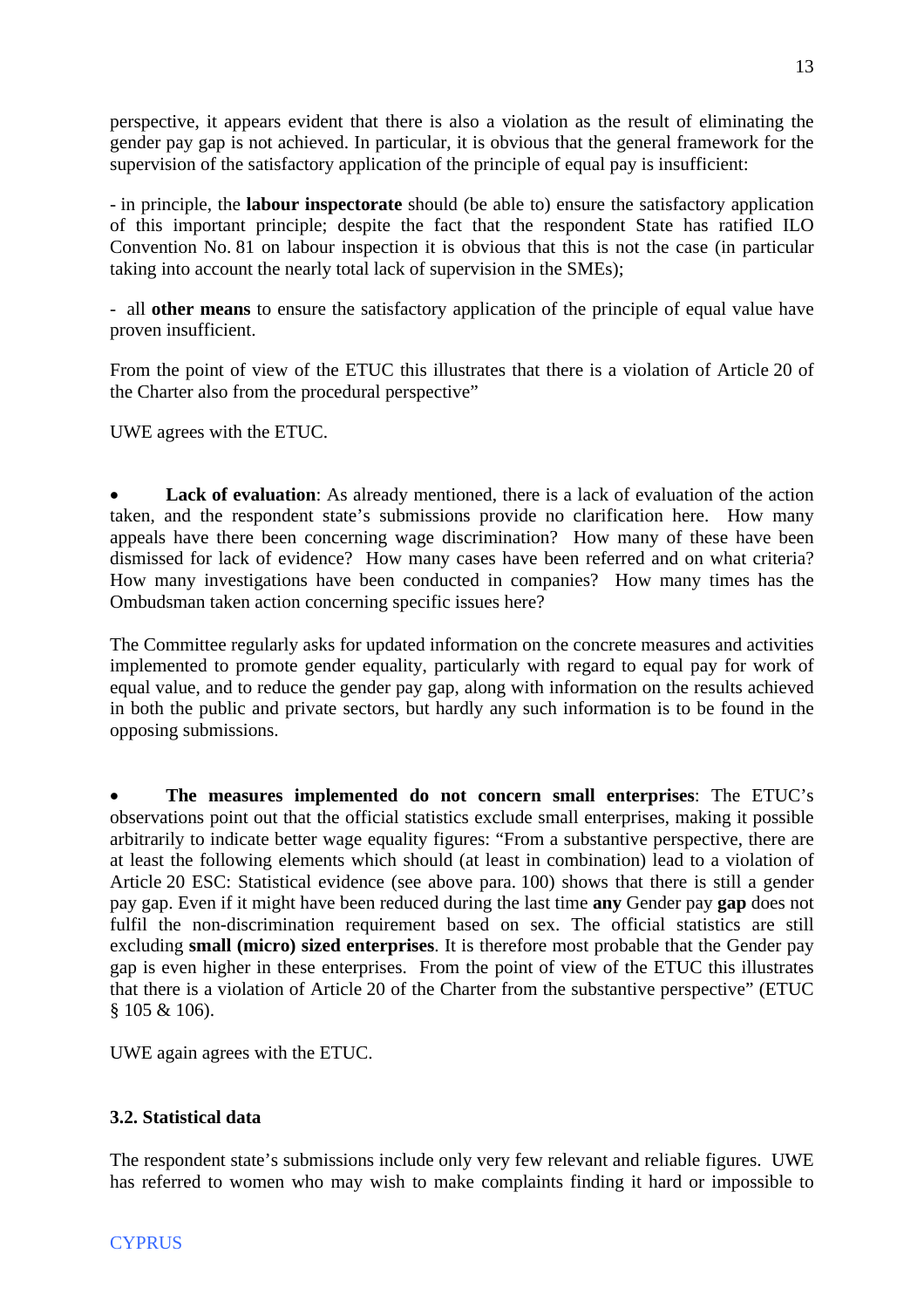obtain comparative data concerning the wages paid. Several respondent states pretend not to understand the nature of the complaint and present irrelevant arguments concerning the risks of breaches of the principle of the confidentiality of personal data or powers which labour inspectorates allegedly have to obtain the necessary information. However, what these powers actually involve remains obscure and no figures are provided on cases where they are used.

The principle of confidentiality which the country apparently wishes to employ at least in part, but to an extent that is hard to assess, has never prevented the prohibition of discrimination between workers, the punishment of such discrimination by various procedures, the nullity of contracts which breach the prohibition or appropriate compensation.

It is no more acceptable, whether with regard to the gender pay gap or balanced participation of women and men in decision-making in private companies or indeed public bodies, for a country to use the pretext of being close to the European average for not having to make improvements in areas where its performance is only average.

The issue which all the complaints lodged by UWE seek to raise very deliberately is the persistence of a very low actual level of practical results, in spite of the protestations of good will, in most of the countries where the complaints are calling for the situation to be reviewed.

The same difficulties occur in all countries. "There is a difficulty in all countries in terms of objective measurement of income inequality. All tools are constructs based on standards set by statisticians. Is that to say that you can make figures say what you like? Certainly not, but if a social phenomenon is to be fully understood, it is necessary properly to grasp the tools used to measure it, including their upsides and downsides. Yet there is usually a great poverty of public debate on this subject. Of course, the tools have a political dimension, which is sometimes not properly mastered, but that is another story", conclusions of an article in French (Observatoire des Inégalités, 29 August 2016, "Comment mesurer les inégalités de revenus" [\(https://www.inegalites.fr/Comment-mesurer-les-inegalites-de-revenus](https://www.inegalites.fr/Comment-mesurer-les-inegalites-de-revenus)).

Governments must provide relevant statistical data, and they must compare the actual situation with the requirements to be achieved, the resources employed and the results obtained. The respondent state makes choices so that one or other criterion is included in its statistics and others are excluded in an attempt to conceal greater wage inequality than it admits to. However, the respondent state does acknowledge that there is inequality; that has to be noted.

### **3.3. Structural effects and stereotypes**

Whatever the case, the existence of structural effects, the impact of stereotypes that are hard to change or the complexity of the reasons for the persistent pay gap or differences in career development between men and women cannot serve as excuses for lack of progress towards meeting the requirements of the Charter.

From this point of view, the concentration of female and male workers in different sectors, with particularly large numbers of women in the education and health and social sectors, is not acceptable as an argument for justifying the pay gaps noted when the Charter refers to equal pay for equal work or work of equal value.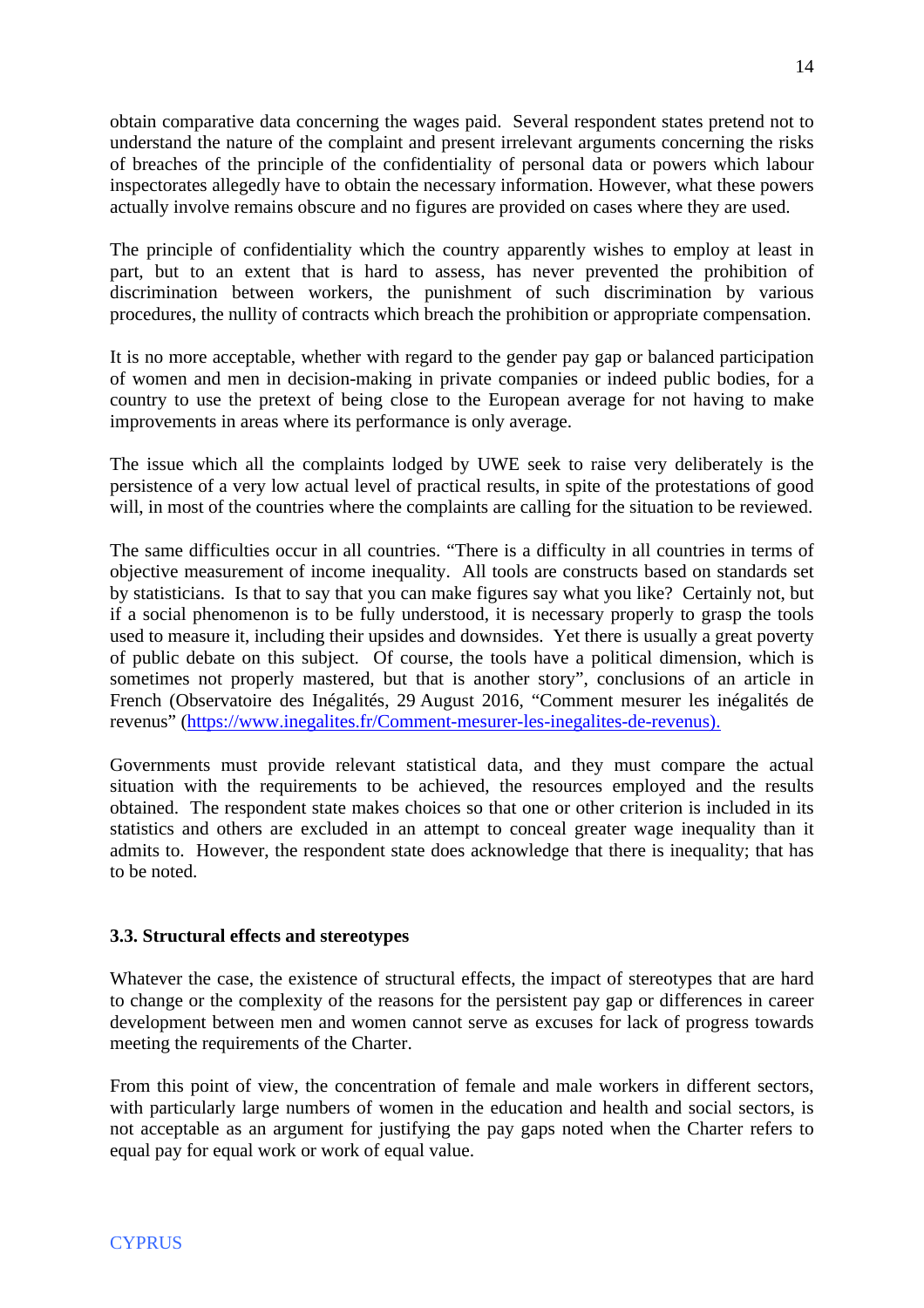It is clear that a key issue when it comes to meeting this obligation is that of classifications. Several, but not all, countries refer specifically to the issue, although in unfortunately obscure terms. What are the criteria for the classifications and for which occupations are non-neutral classifications accepted? We are left in the dark.

 **Classification systems**: With regard to classifications, Cyprus (respondent state's submissions, p. 8) refers to projects under way here. Cyprus says nothing about the component elements or characteristics of this instrument, or about the pay gap calculation method for firms, thereby making it impossible to assess the latter's relevance in terms of exonerating itself for SMEs escaping the legislation that applies to larger companies. There would therefore appear to be a violation of the Charter in their case.

Gender bias is omnipresent. For instance, the workers of a municipal parks department, who are all male, are paid a bonus, but not the employees of a municipal welfare centre's kindergartens and nurseries, who are all female; the same could apply in a big private company. An employer of good will who was aware of classifications and their harmful effects would have been able to ensure balance in the physical or mental strain experienced by his or her employees. Nobody would have had a bonus or everybody would have had one.

There would appear to be a lack of occupational categories with clearly defined classification criteria, and the pitfalls here have not yet been properly addressed. This issue should not just be dealt with through collective bargaining if major progress is to be made. It is clearly a responsibility of governments.

The Shadow Report for the CEDAW Committee by the platform of Cypriot associations states the following:

"What is important and not reflected by statistics on employment and which has a direct effect on levels of poverty and social exclusion of women is the striking pay gap between men and women, which is now at 21% and is one of the widest in Europe. Given the high employment rates of men and women, high educational achievements of women, and the relatively low proportion of part-time work, the explanation for the wage gap lies with the continuing gender segregation in employment. The gendered division of employment in Cyprus is one of the largest in the EU and has important implications for the wage gap; with women predominating in the lower paid sectors of health and education, and home care services.

- Out of all employed women in Cyprus, the sectors of wholesale and retail concentrate the highest proportions with 18.4%, followed by education and health with 17.6%.
- In private households, the vast majority  $(97%)$  are women, while the construction sector 9 in 10 employees are men.
- In the areas of health and education, 3 out of 4 employed persons are women.
- In the industrial sector 7 out of 10 employed persons are men.

The gendered division of employment in Cyprus is largely due to gender stereotypes and traditional cultural expectations and educational choices, as well as the efforts of women to balance family and professional life.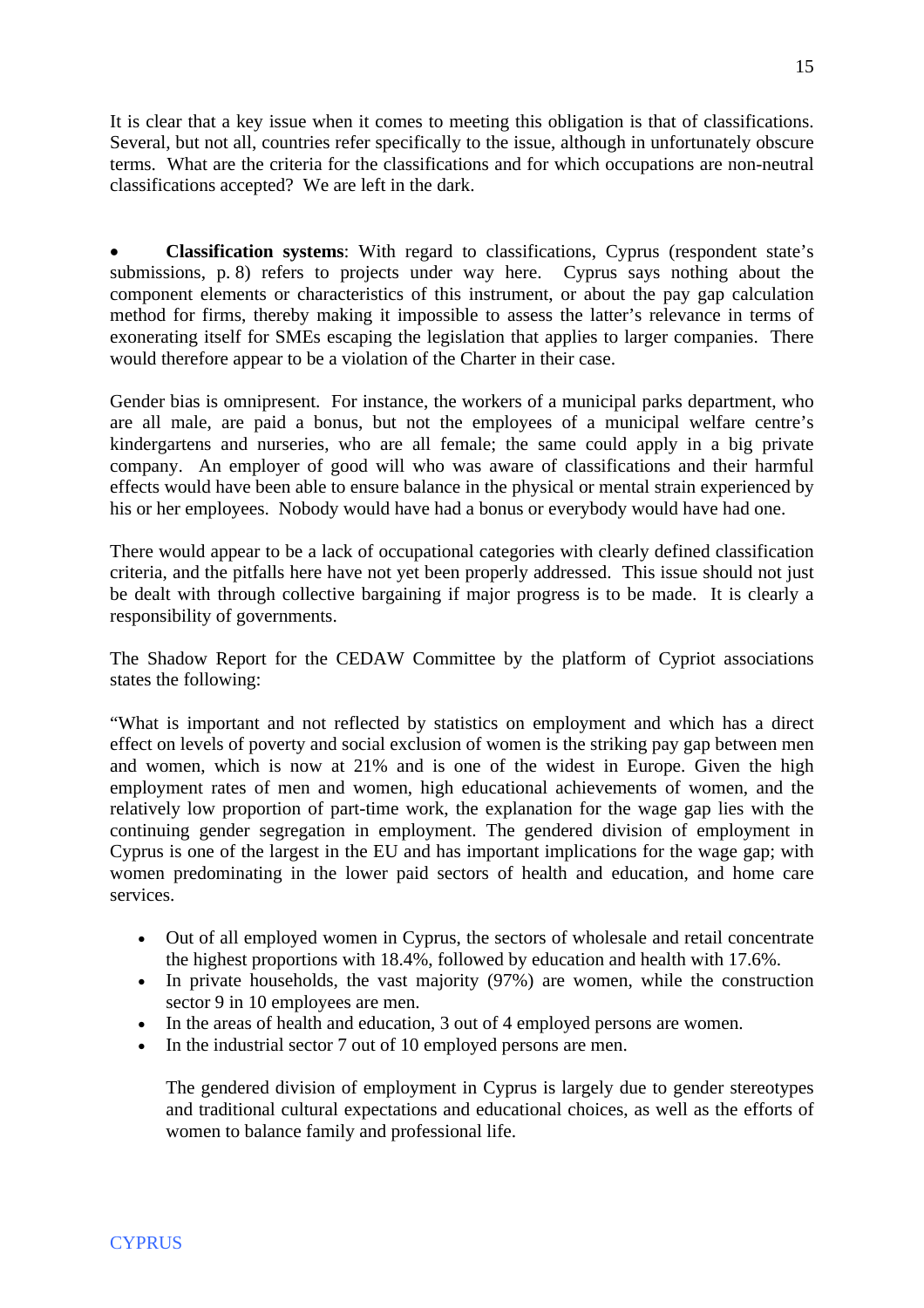With the greater participation of women in labour market and in education, one would expect a corresponding improvement in the representation of women in leadership positions."

([http://tbinternet.ohchr.org/Treaties/CEDAW/Shared%20Documents/CYP/INT\\_CEDAW\\_N](http://tbinternet.ohchr.org/Treaties/CEDAW/Shared%20Documents/CYP/INT_CEDAW_NGO_CYP_13225_E.pdf) [GO\\_CYP\\_13225\\_E.pdf,](http://tbinternet.ohchr.org/Treaties/CEDAW/Shared%20Documents/CYP/INT_CEDAW_NGO_CYP_13225_E.pdf) p. 18)

Two other key issues regarding equal pay are the overall pay gap and the context in which the gap is assessed.

**• The pay gap**: the respondent state advances an argument which is in part intrinsically contradictory and in part incompatible with the arguments put forward by the other countries. Some of the statistics available, in particular the Eurostat indicator, group together – under conditions which must be clear, failing which confusion is generated – three separate phenomena: pay gaps proper; the number of hours worked during a period of employment and hence part-time work; and the consequences of stopping work for various reasons, including bringing up children, with the periods out of employment varying depending on the duration of and level of compensation for parental, maternity and paternity leave.

In February 2017, the Eurostat figures for the EU-28 for contributions to the gender overall earnings gap were as follows (Eurostat, Gender Statistics, Statistics explained http://ec.europa.eu/eurostat/statistics-explained/index.php/Gender\_statistics)

- The gender pay gap: 37.4%
- The gender hours gap:  $30.5\%$
- The gender employment rate gap: 32.1%

In February 2017, in the case of Cyprus:

- The gender pay gap:  $48.6\%$
- The gender hours gap: 13.5%
- The gender employment rate gap: 37.9%

Other reports reach similar conclusions: European Network of Legal Experts in Gender Equality and Non-Discrimination on "The enforcement of the principle of equal pay for equal work or work of equal value" (ec.europa.eu/newsroom/just/document.cfm?doc\_id=48052) and the 2017 annual report on gender equality in the EU-28 (ec.europa.eu/newsroom/document.cfm?doc\_id=43416).

The ETUC's observations state the following: "According to the Commission, based on Eurostat 2014 figures, in Cyprus the gender pay gap stands at 14.2% (the average gender pay gap in the EU is 16.7%) and the gender overall earnings gap in Cyprus stands at 26.6% (the average gender overall earnings gap in the EU is 39.8%)" (ETUC, § 98).

To assess the reality of this pay gap, it must therefore be corrected or refined with other indicators and data. The indicator which the government relies on is probably calculated on the basis of hourly wages and therefore does not show the wage inequalities relating to the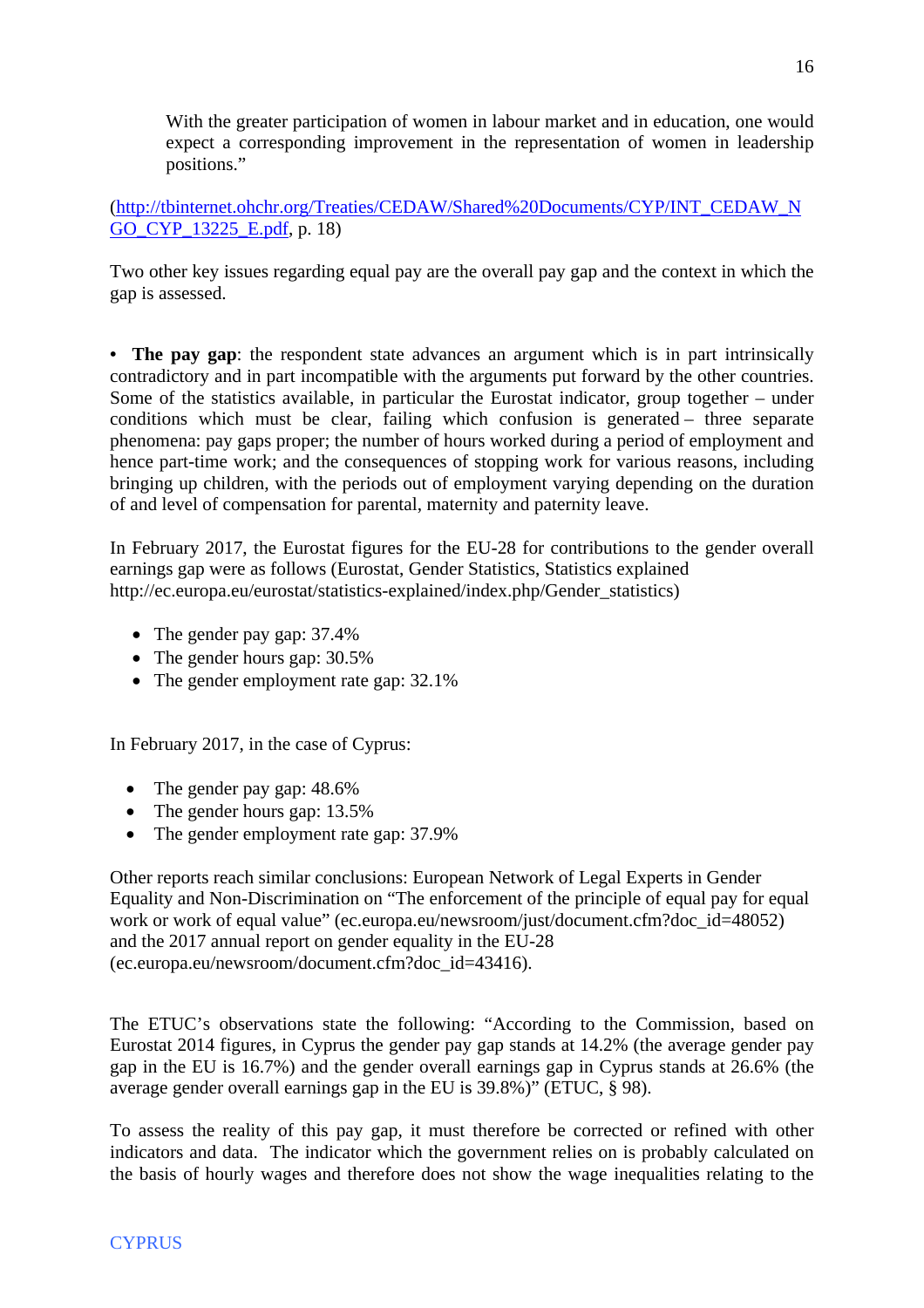fact that women are much more likely to be confined to part-time work than men. It surely does not have to be repeated that in almost half the cases workers do not choose voluntarily to work part-time; it is forced on them. There has been stagnation in relation to this indicator in recent years.

 **The impact of parental leave**: The Cypriot government also does not analyse the impact on the pay gap of its choices in terms of the duration of and levels of compensation for parental leave; it has not taken action to encourage fathers to take longer parental leave. However, studies show that extending paternal leave is a key alternative to the traditional methods of combating wage discrimination (OECD, Policy Brief, March 2016; https://www.oecd.org/policy-briefs/parental-leave-where-are-the-fathers.pdf).

Recent studies, including by the OECD, show that there is a link between the length of paid maternity leave and parental leave and the size of the pay gap ([https://www.nytimes.com/2017/05/13/upshot/the-gender-pay-gap-is-largely-because-of](https://www.nytimes.com/2017/05/13/upshot/the-gender-pay-gap-is-largely-because-of-motherhood.html)[motherhood.html\)](https://www.nytimes.com/2017/05/13/upshot/the-gender-pay-gap-is-largely-because-of-motherhood.html).

A look at the following is sufficient here:

- A chart showing the link between the length of paid parental leave and the pay gap [\(https://utopiayouarestandinginit.com/2014/11/09/the-link-between-paid-parental-leave](https://utopiayouarestandinginit.com/2014/11/09/the-link-between-paid-parental-leave-generosity-and-a-larger-gender-pay-gap/)[generosity-and-a-larger-gender-pay-gap/](https://utopiayouarestandinginit.com/2014/11/09/the-link-between-paid-parental-leave-generosity-and-a-larger-gender-pay-gap/)
- An article by O Thévenon and A Solaz, "Labour Market Effects of Parental Leave Policies in OECD Countries", published in OECD Social, Employment and Migration Working Papers No. 81, 2013; [http://www.oecd](http://www.oecd-ilibrary.org/docserver/download/5k8xb6hw1wjf-en.pdf?expires=1512122805&id=id&accname=guest&checksum=0607E498F60AD5CC8648E59B0C051980)[ilibrary.org/docserver/download/5k8xb6hw1wjf](http://www.oecd-ilibrary.org/docserver/download/5k8xb6hw1wjf-en.pdf?expires=1512122805&id=id&accname=guest&checksum=0607E498F60AD5CC8648E59B0C051980)[en.pdf?expires=1512122805&id=id&accname=guest&checksum=0607E498F60AD5C](http://www.oecd-ilibrary.org/docserver/download/5k8xb6hw1wjf-en.pdf?expires=1512122805&id=id&accname=guest&checksum=0607E498F60AD5CC8648E59B0C051980) [C8648E59B0C051980;](http://www.oecd-ilibrary.org/docserver/download/5k8xb6hw1wjf-en.pdf?expires=1512122805&id=id&accname=guest&checksum=0607E498F60AD5CC8648E59B0C051980) http://paa2012.princeton.edu/papers/121481
- 2016 RAND study on the impact of paid parental leave, including paternal leave, on wage equality (https://www.rand.org/pubs/research\_reports/RR1666.html)
- The 2016 OECD statistics on the total length of paid maternity leave and parental leave (in weeks), which confirms this analysis [\(http://stats.oecd.org/index.aspx?queryid=54760&lang=fr](http://stats.oecd.org/index.aspx?queryid=54760&lang=fr)).

 **Measurement of the pay gap** is also based solely on monthly wages and does not take account of fringe benefits. However, the pay gap in fringe benefits is wider than in the case of wages themselves. It is also unclear whether a distinction is made between the public and private sectors. Once again the data are not reliable. Lastly, women are over-represented in the lowest full-time gross monthly wage categories, while the proportion of men is higher in the highest categories.

 **The assessment base** must not just be an individual company but must be extended to entities forming a working environment or a technical unit for a group of workers employed by several companies, including subcontractors. The respondent state seems to be unaware of the concept of technical unit, as a result of which the scope of the regulations is very limited. Nothing is said about checks on the implementation of company reports. Likewise, the size of companies is a key assessment base and the whole range of issues is still to be addressed in many companies not covered by the legal provisions on equal pay.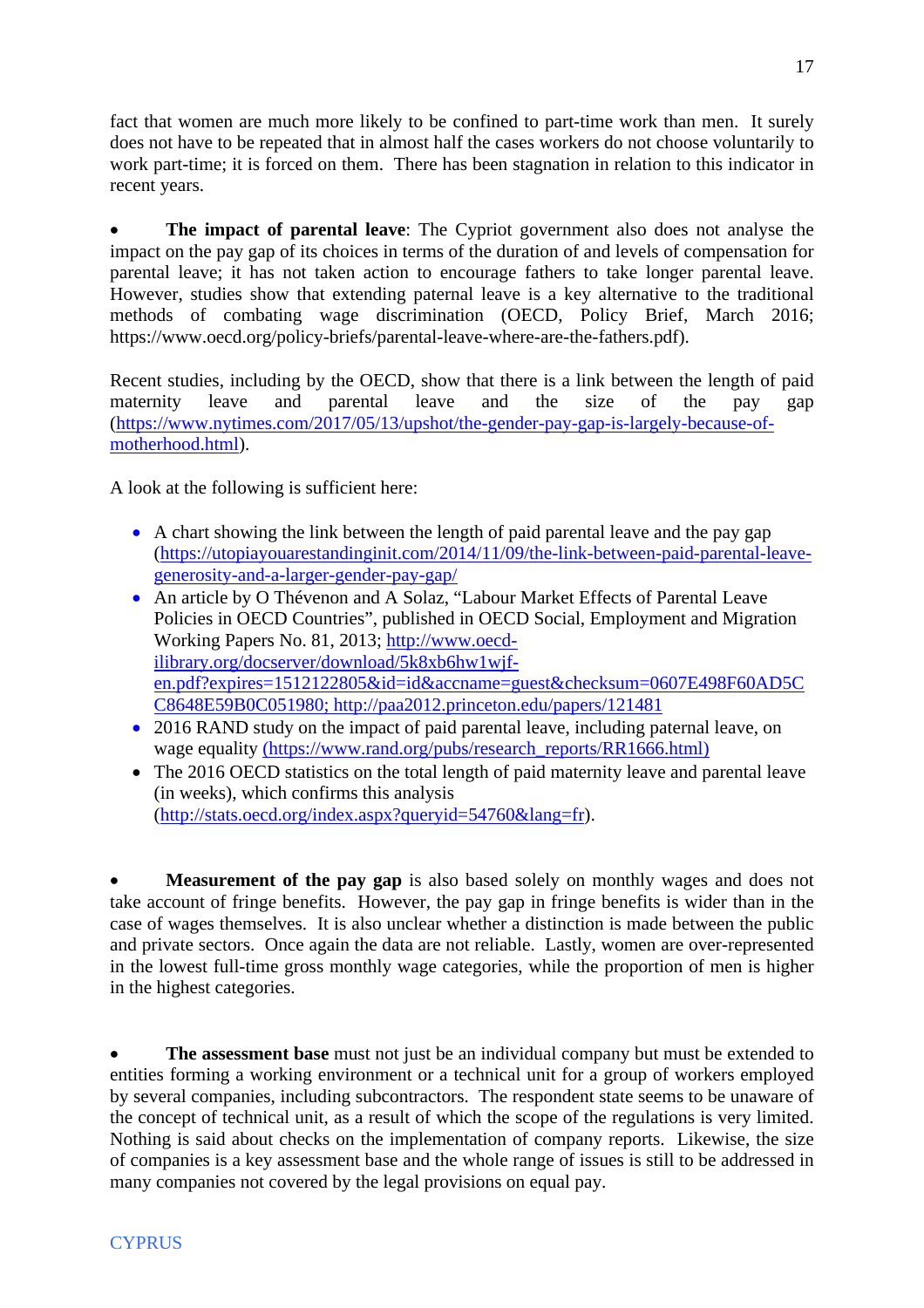It is worthwhile referring to the Committee's conclusions setting out the principles which apply to all the respondent states (Conclusions 2016, Portugal):

"The Committee recalls that it examines the right to equal pay under Article 20 and Article 4§3 of the Charter, and does so therefore every two years (under thematic group 1 "Employment, training and equal opportunities", and thematic group 3 "Labour rights"). Articles 20 and 4§3 of the Charter require that it be possible to make pay comparisons across companies (Conclusions 2010, France). At the very least, legislation should require pay comparisons across companies in one or more of the following situations:

- cases in which statutory rules apply to the working and pay conditions in more than one company
- cases in which several companies are covered by a collective works agreement or regulations governing the terms and conditions of employment
- cases in which the terms and conditions of employment are laid down centrally for more than one company within a holding (company) or conglomerate (Statement of Interpretation on Article 20, Conclusions 2012)".

Other key variables were not taken into account in the respondent state's submissions, although they have been covered in the work done by the ILO for forty years. In assessing a particular job, it is necessary to employ assessment grids that take account of neutral classifications and to focus on:

- The problems relating to the choice of assessment criteria and their significance
- The problems relating to the omission of certain criteria
- The problems relating to certain aspects being overemphasised
- The problems relating to the interplay of the levels and weighting of the criteria
- The problems relating to the lack of transparency in the assessment process
- The problems relating to career advancement in different employment sectors

Examples of indirect discrimination bias have been identified in job assessment and classification methods, but nothing has been done to take account of them effectively in policies. The assessment and classification methods used may not include the following:

- The criteria employed to assess jobs
- The application of these criteria in the weighting and ranking of jobs.

For instance, the responsibility recognised in a particular job is often financial or relates to line management. However, other types of responsibility exist and are not taken into account, including responsibility in relation to persons who are not subordinates, to products or to data confidentiality. Other examples are problem resolution, which is neither visible nor of strategic importance, and daily issues to be resolved, with none of these being covered in classifications. While reference has already been made to physical or mental strain, there is also the issue of the multiskilling required in posts held by women not being taken on board positively, unlike the specialisation of their male colleagues' posts.

It is clear what has to be done, so why is no corresponding action being taken? The grids included in the various plans on the initiative of the authorities are not binding.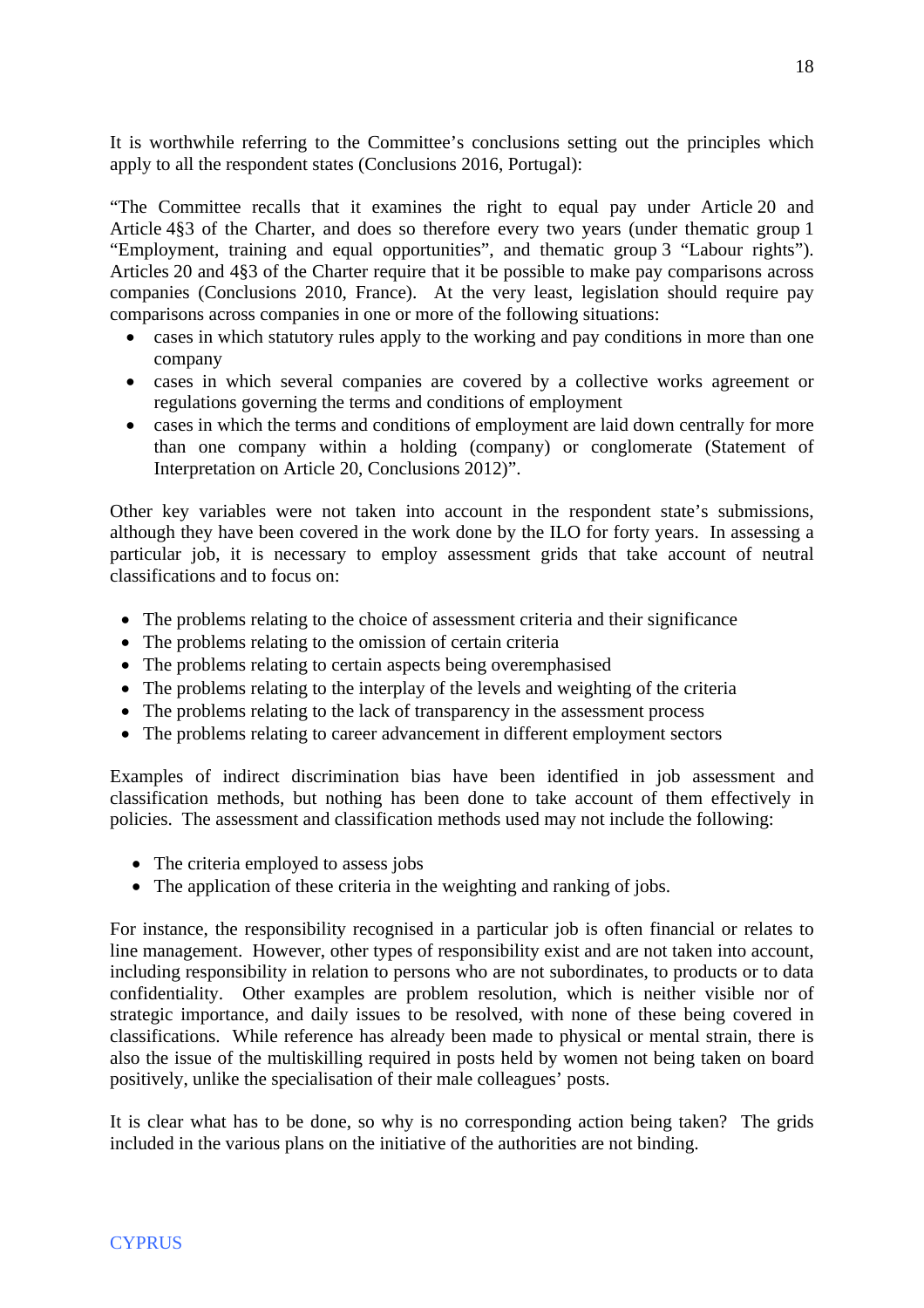More specifically in the case of Cyprus, the European Commission states the following (European Commission factsheet gender pay gap 2016 – Cyprus [http://ec.europa.eu/justice/gender](http://ec.europa.eu/justice/gender-equality/files/gender_pay_gap/2016/gpg_country_factsheet_cy_2016_en.pdf)[equality/files/gender\\_pay\\_gap/2016/gpg\\_country\\_factsheet\\_cy\\_2016\\_en.pdf\)](http://ec.europa.eu/justice/gender-equality/files/gender_pay_gap/2016/gpg_country_factsheet_cy_2016_en.pdf) :

"Some of the factors that contribute to the gender pay gap are:

- Management and supervisory positions are overwhelmingly held by men. Within each sector men are more often promoted than women, and paid better as a consequence. This trend culminates at the very top, where amongst CEOs less than 4% are women.
- Women take charge of important unpaid tasks, such as household work and caring for children or relatives on a far larger scale than men do. Working men spend on average 9 hours per week on unpaid care and household activities, while working women spend 26 hours – that's almost 4 hours every day. In the labour market this is reflected by the fact that more than 1 in 3 women reduce their paid hours to part-time, while only 1 in 10 men do the same.
- Women tend to spend periods off the labour market more often than men. These career interruptions not only influence hourly pay, but also impact future earnings and pensions.
- Segregation in education and in the labour market; this means that in some sectors and occupations, women tend to be overrepresented, while in others men are overrepresented. In some countries, occupations predominantly carried out by women, such as teaching or sales, offer lower wages than occupations predominantly carried out by men, even when the same level of experience and education is needed.
- Pay discrimination, while illegal, continues to contribute to the gender pay gap".

Gender mainstreaming in all cross-cutting activities is required under the European Social Fund programme for 2015-2020 and the Council of Europe Gender Equality Strategy for 2014-2017, in which the respondent state was involved. On the basis of the information supplied by states, a report was issued on 19 October 2017: "Activities and measures in member states towards the achievement of the objectives of the Council of Europe Gender Equality Strategy" ([https://rm.coe.int/gec-2017-10-implementation-ge-strategy/168075df26\)](https://rm.coe.int/gec-2017-10-implementation-ge-strategy/168075df26).

 **Economic losses of several billion euros**: There is no justification in law for this inequality, and no economic justification either.

For some fifteen years now, studies have agreed that the various types of discrimination on the labour market are ruinous and cause huge economic losses. Reducing them would generate an increase in growth and income of roughly 3% to 4% of GDP. Putting men and women on a strictly equal footing would accordingly inject billions of euros into the economy and generate billions of euros in additional tax receipts for governments because of the collection of higher levels of employee and employer contributions and taxes. And women workers would also benefit directly in terms of their living standards.

Unfortunately, the pay gap at present is such that in 2017 female employees in Europe worked for free from 3 November to 31 December. The country is ranked 20th in terms of the widest pay gaps in Europe. Cypriot women who experience this inequality on a daily basis cannot but be disillusioned on hearing the country's declarations of intent concerning social progress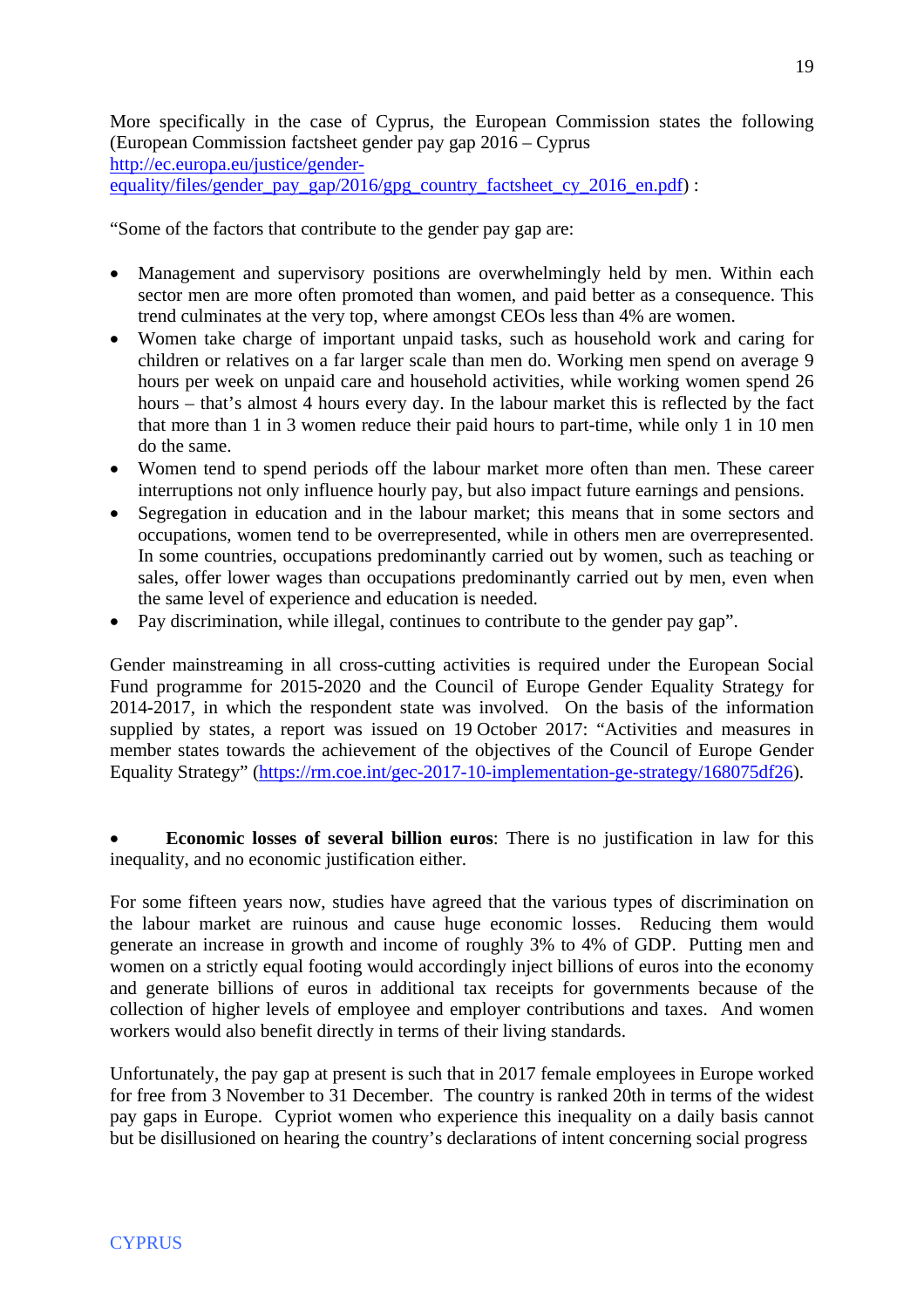Female workers in Cyprus worked for free from 10 November to 31 December 2017 (http://www.slate.fr/story/127622/infographie-ecart-salaires-europe).

Since 1 January 2018, one Council of Europe member state, Iceland, has prohibited unequal pay for women and men and imposed harsh financial penalties for non-compliance. This is an example to be followed in that it both respects women's rights and benefits everybody.

In any case, EU member states are covered by EU directives and hence the rule prohibiting indirect discrimination, breaches of which play a large part in wage gaps.

The European Committee of Social Rights will accordingly uphold the complaint and declare UWE's action well-founded.

# **IV. THE UNDER-REPRESENTATION OF WOMEN IN DECISION-MAKING POSTS**

At issue here are access by women to positions of responsibility and the promotion of genuine equality in the occupation of those posts, as well as the elimination of pay gaps for the individuals concerned, as new female board members are less well paid than their male colleagues. Although most countries have provided much information here in terms of listing the institutions involved and the meetings held in this connection, it is not possible to determine the extent to which the relevant strategies are actually conclusive or achieve the desired objectives in reasonable proportions and within short timeframes.

# **4.1. Women on company boards of directors**

A 2016 analysis of parity on boards by Ofi Management ("La parité au sein des conseils, un enjeu de diversité") shows that Cyprus ranked 25th in the EU-28 here, ahead of Estonia and Malta

([http://www.morningstar.fr/fr/pro/api.aspx?Path=cache/documentdownloads/files/8379/revisi](http://www.morningstar.fr/fr/pro/api.aspx?path=cache/documentdownloads/files/8379/revisions/1/) ons/ $1/$ ; p. 3).

Cyprus does not have a mechanism to foster representation of women on the boards of private companies, as was explained in the complaint. Women account for 8.4% of company board members

([http://www.morningstar.fr/fr/pro/api.aspx?path=cache/documentdownloads/files/8379/revisi](http://www.morningstar.fr/fr/pro/api.aspx?path=cache/documentdownloads/files/8379/revisions/1/) ons/ $1/$ ; p. 6).

According to the respondent state's submissions, "OEB (Cyprus Employers and Industrialists Federation) has carried out specialised surveys, in order to ascertain the reasons why there are fewer women occupying such positions. The results were disseminated through press conferences and were discussed publicly. The conclusions of the surveys have been the basis of many actions undertaken by OEB in the field of gender equality. It must be noted that the majority of companies in Cyprus are small-medium sized and/or are family businesses where gender issues are not so prevalent" (p. 10).

That response is not satisfactory and will not in the long run ensure balanced representation of women and men on company boards in Cyprus.

Based on the European Commission figures, the ETUC states the following: "In April 2016,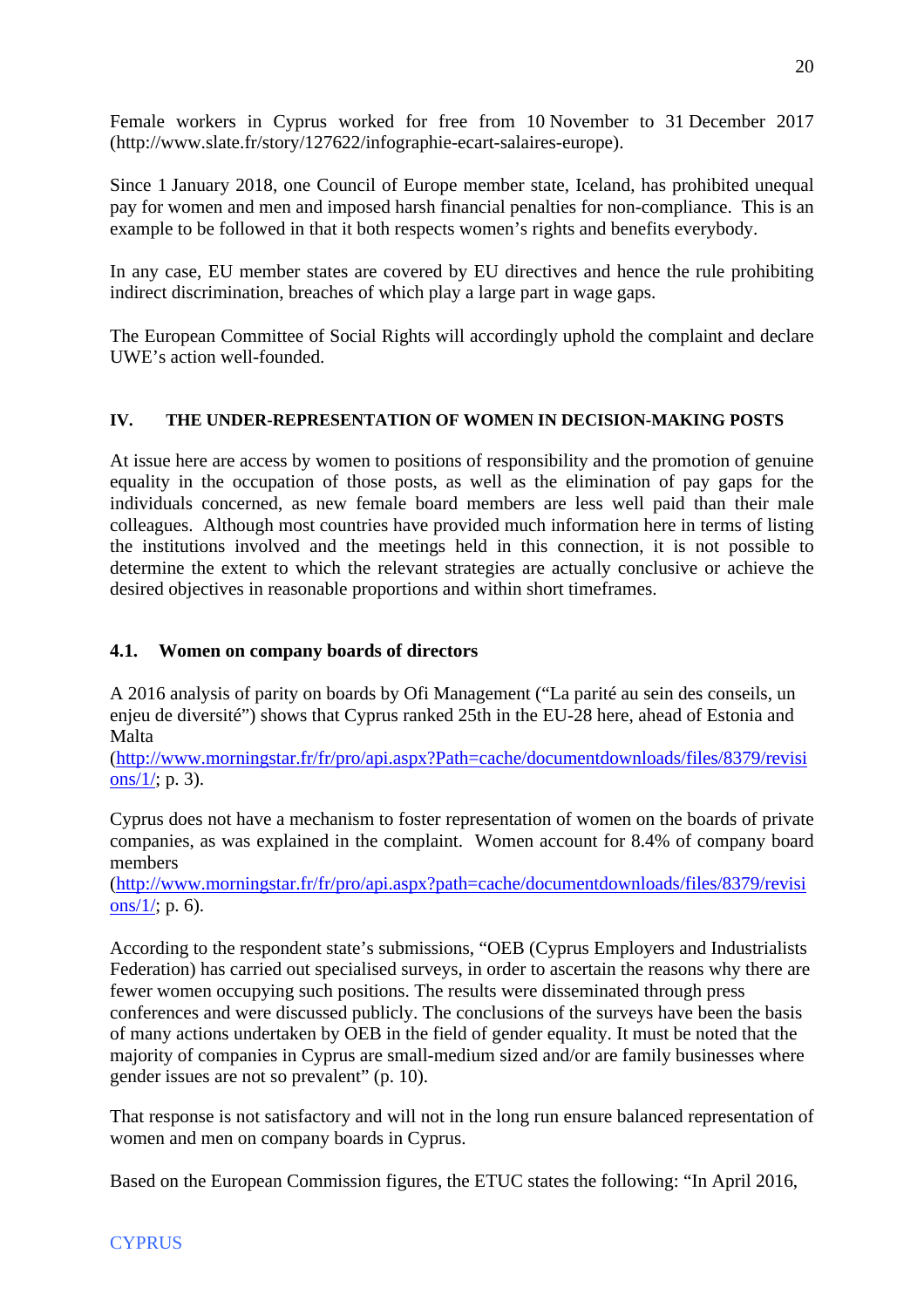the average share of women on the boards of the largest publicly listed companies registered in the EU-28 Member States reached 23.3 %. For Cyprus, the figure is only 10.9%" (ETUC, § 100; http://ec.europa.eu/justice/gender-

equality/files/gender\_balance\_decision\_making/1607\_factsheet\_final\_wob\_data\_en.pdf).

Clearly, progress is slow and is confined very narrowly to the largest companies in the country and to boards of directors, which again shows the responsibility of the respondent state, as also stressed by the ETUC in its observations (§ 109 to 111):

"Concerning the (under-)representation in decision-making positions within private companies this problem has only been addressed in more recent years. As developed in Part I.B.2., this is covered by Article 20 of the Charter. If there is not sufficiently clear and wideranging legislation and/or if the practice shows that this equality principle is not implemented sufficiently this leads from the point of view of the ETUC to finding a violation of Article 20 of the Charter.

a) *Substance* Statistical evidence (see above para. 100) shows that there is still an underrepresentation of women in decision-making bodies within private companies. Even if there might be relevant legislation and even if the degree of representation of women would have increased it is not to be disputed that women are not sufficiently represented within these bodies.

From the point of view of the ETUC this illustrates that there is a violation of Article 20 of the Charter from the substantive perspective".

We are bound to agree with the ETUC's observations.

# **4.2. The legislation does not apply to management boards**

Cyprus is still at the stage of discussing what should be done to end the endemic underrepresentation of women in decision-making posts.

"CCCI (Cyprus Chamber of Commerce and Industry) participates actively in the policymaking bodies dealing with gender equality issues and contributes to the promotion of the correct implementation of the existing legislation on equality, as well as the strengthening of the position of women in employment" (respondent state's submissions, p. 10). Very few of the country's business leaders are women: "only 8.4% of business leaders in Cyprus are women. The corresponding rate in the EU is 32.6%."

([http://tbinternet.ohchr.org/Treaties/CEDAW/Shared%20Documents/CYP/INT\\_CEDAW\\_N](http://tbinternet.ohchr.org/Treaties/CEDAW/Shared%20Documents/CYP/INT_CEDAW_NGO_CYP_13225_E.pdf) GO CYP 13225 E.pdf, p. 18).

"A double glass ceiling and a perimeter wall" and "a sticky floor" are the graphic terms used to describe the difficulties women in the country encounter in entering positions of responsibility in companies outside boards, as is reflected in the figures: "*In Cyprus although 50.2% of working women hold high academic qualifications, only 27.5% of women are in decision-making positions according to a study by the University of Cyprus Field Research Centre*" (respondent state's submissions, p. 10). The figure is even lower when posts in decision-making bodies are considered as opposed to positions of responsibility.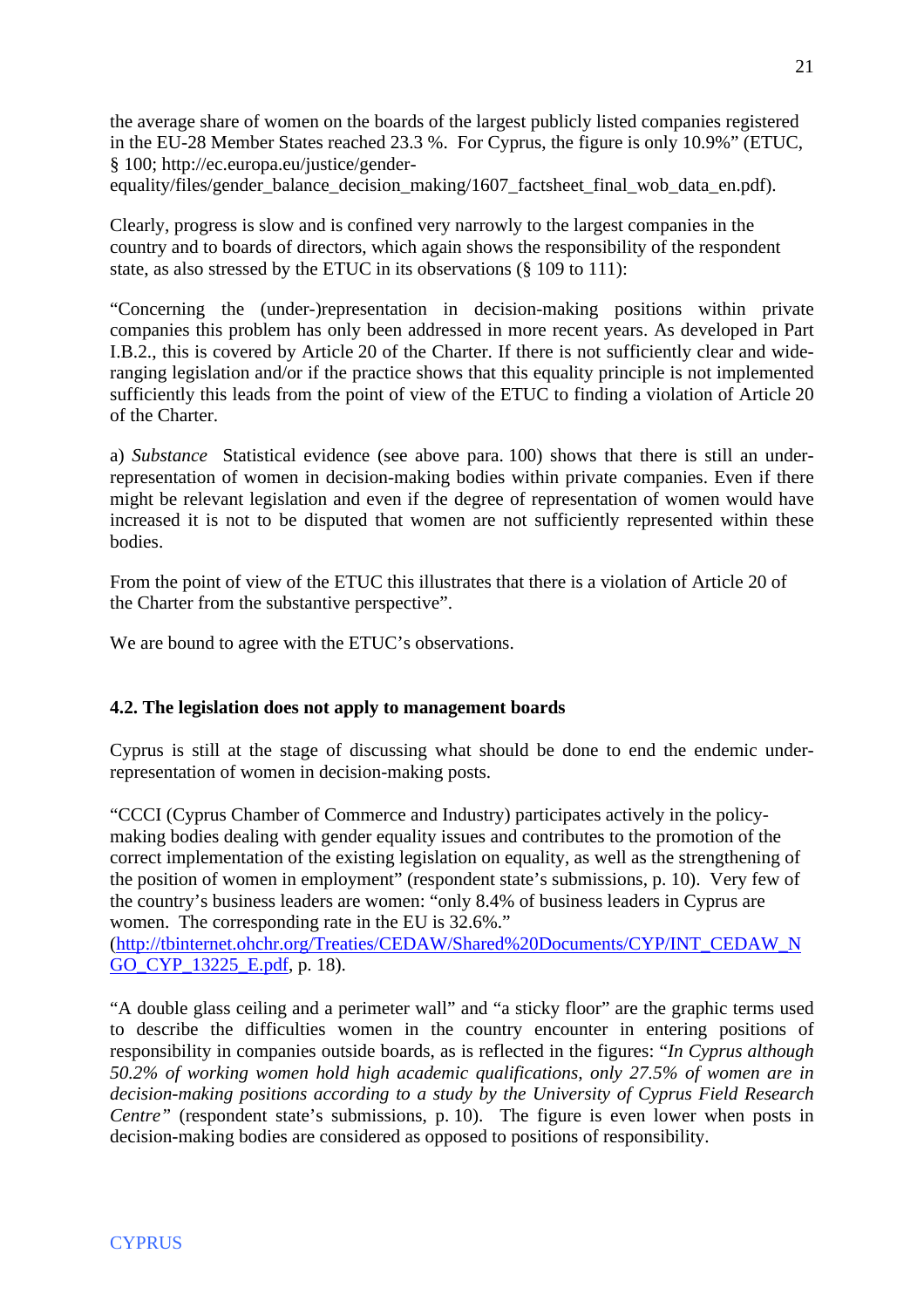Cyprus violates the Social Charter on this claim of the under-representation of women in decision-making posts in business.

The collective complaint must be upheld on both claims.

# **V. THE COSTS INCURRED**

With regard to the claims for a state whose policy is found to be in breach of the Social Charter to meet the costs incurred in bringing the collective complaints, the objection by all the respondent states, including Cyprus, is based on the idea that the European Committee of Social Rights is not a judicial authority and that there is no explicit provision in the Charter for the costs to be met. Although there is indeed no such provision, the payment of the winning party's legal costs, as is the rule in cases before domestic courts, would be consistent with the spirit of the Charter.

Otherwise, there will be a real indirect dissuasive effect on organisations which theoretically are entitled to lodge collective complaints – as demonstrated by the fact that so few have succeeded in doing so, regardless of how much they wanted to  $-$  to put an end to numerous well-known violations of the Charter which may or may not be noted during the supervision cycles.

In addition, the collective complaints before the European Committee of Social Rights are similar in many respects to the appeals against regulatory decisions on grounds of abuse of authority which are heard in some states by administrative courts or bodies with related powers and where the public authorities are not awarded costs if the applications by natural or legal persons are dismissed. The only exception involves fines for abuses of the right of application. The claim for costs is therefore maintained.

# **VI. STATEMENT BY THE COMMISSIONER FOR HUMAN RIGHTS**

It should be noted that the texts of the various pillars of the Council of Europe enshrine effective gender equality, member states have adapted their legislation and the actions, strategies, recommendations and resolutions of the Council of Europe pursue this goal.

The respondent state's replies concerning the two complaints are not sufficiently precise. However, as it has signed up to the Charter, it falls to the respondent state to indicate what measures are taken in the country and the reasons for the persistent inequalities, the underrepresentation of women in decision-making posts, the random statistics, the plans which do not produce results and the lack of reports and assessments.

There is a lack of political will and practical action on the part of the respondent states of the kind women have been waiting for for so many years.

It is worth referring here to the statement by Nils Muiznieck, Council of Europe Commissioner for Human Rights, dated 20 December 2017 and entitled "Gender equality in employment is still a distant promise in Europe", which reads as follows: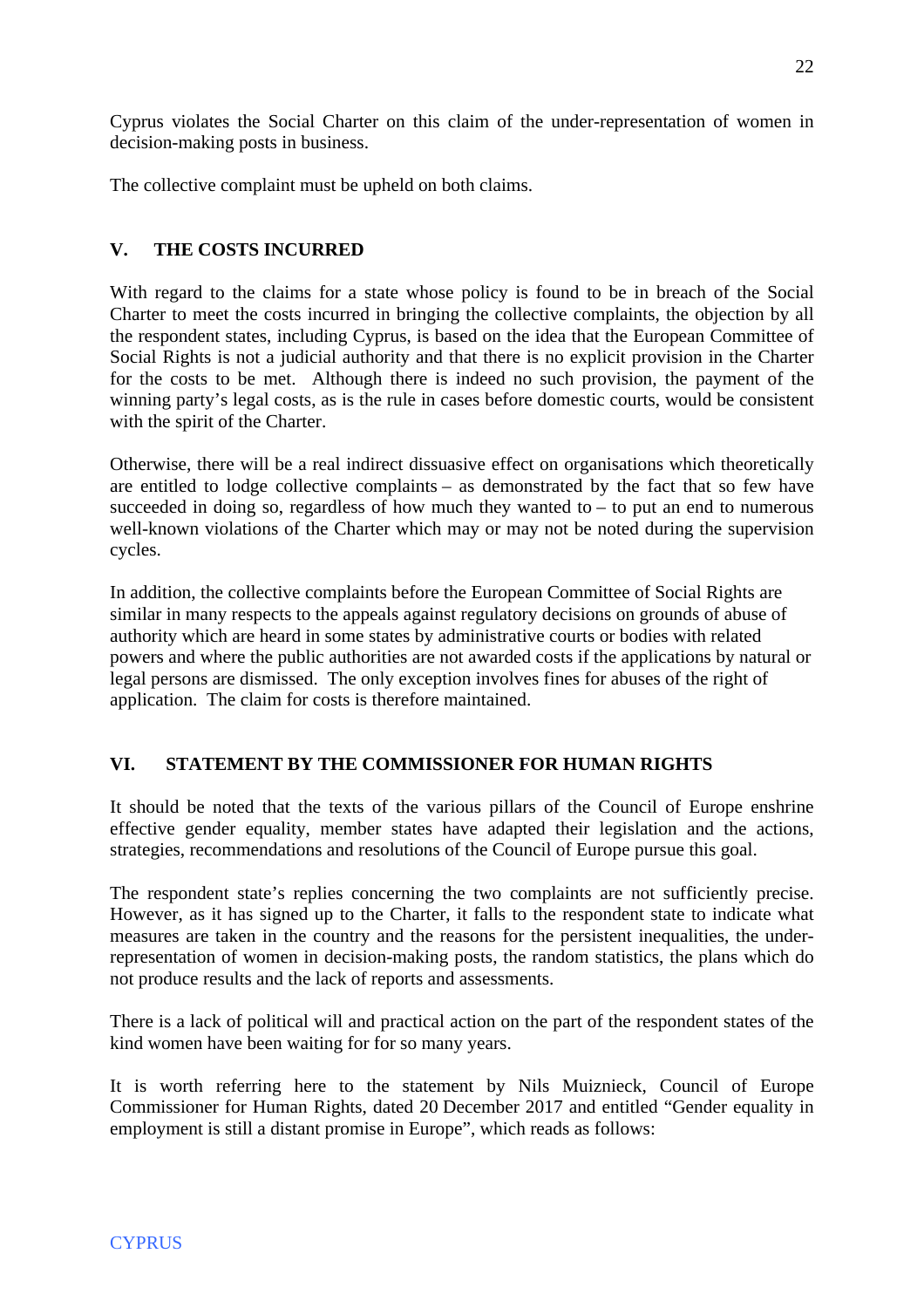"This year once again women in Europe effectively worked without pay during the last two months in comparison to men. In addition they continued to face underrepresentation in decision-making bodies and positions. This is a gross injustice and a human rights violation. European states must tackle it much more forcefully than has been the case so far".

"Although the situation varies from country to country, it is clear that women suffer everywhere on our continent from unequal treatment and opportunities in the workplace. It would be wrong to believe that this situation is the result of employment dynamics only. In reality, discrimination against women, be it direct or indirect, in this sphere of life results from deep-rooted societal attitudes that keep women in a subordinate role. Tackling this problem therefore requires a comprehensive approach from Council of Europe member states, from laws to be changed to political, cultural and economic measures to be implemented".

 "The role of state authorities, in particular governments and parliaments, is crucial. They must lead by example and fully implement the gender equality standards set out in international and European human rights treaties. Among them, **the European Social Charter requires that state parties guarantee the principle of equal pay for work of equal value by legislation that should be implemented effectively**. This includes providing for appropriate sanctions and remedies in case of gender discrimination in the workplace. Both within the public administration and in the labour market, state authorities must make more efforts to bridge the gender pay gap. They should also remove barriers that prevent women from reaching top level posts".

**"The current situation is not only harmful for women and the economy**. **It is deleterious for society as a whole**. Even where the gender pay gap is narrowing, this is happening very slowly. If states do not step up their efforts now, it will take several more decades before full equality is achieved. We cannot afford to wait such a long time. **European states must show more resolve in upholding the obligation to ensure gender equality in the employment sphere"**.

(https://www.coe.int/en/web/commissioner/-/gender-equality-in-employment-is-still-adistant-promise-in-europe).

#### **ON THESE GROUNDS**

#### AND SUBJECT TO ANY THAT MIGHT BE RAISED IN ADDITIONAL MEMORIALS OR MENTIONED AT A HEARING

The European Committee of Social Rights is asked: